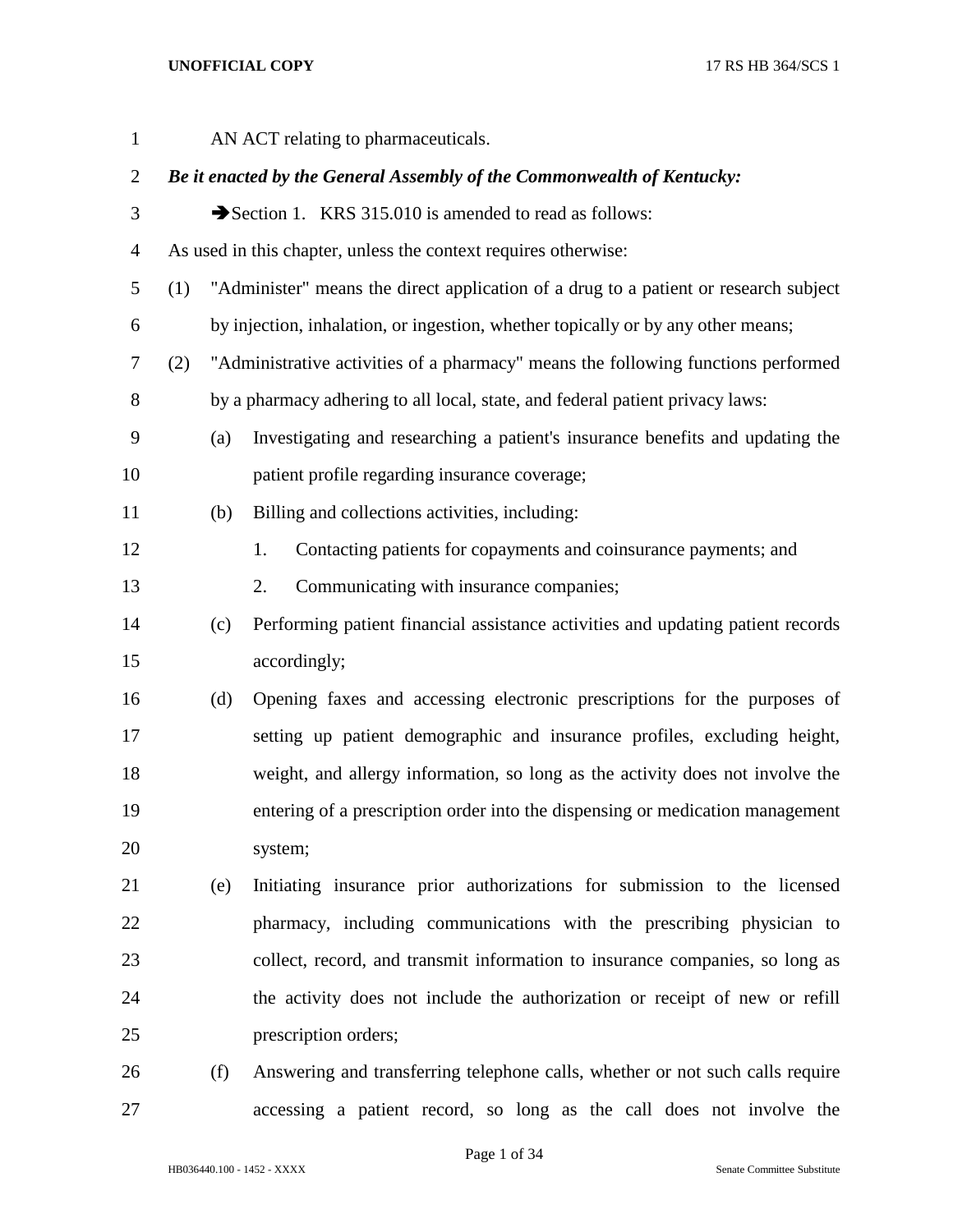| $\mathbf{1}$   |     |     | interpretation, evaluation, or implementation of a drug order; and                   |
|----------------|-----|-----|--------------------------------------------------------------------------------------|
| $\overline{2}$ |     | (g) | Communicating with patients via telephone or electronically regarding refill         |
| 3              |     |     | reminders, so long as the communication does not involve the interpretation,         |
| $\overline{4}$ |     |     | evaluation, or implementation of a drug order and a pharmacist is readily            |
| 5              |     |     | available for patient consultation;                                                  |
| 6              | (3) |     | "Association" means the Kentucky Pharmacists Association;                            |
| 7              | (4) |     | "Board" means the Kentucky Board of Pharmacy;                                        |
| $8\,$          | (5) |     | "Collaborative care agreement" means a written agreement between a pharmacist or     |
| $\mathbf{9}$   |     |     | pharmacists and a practitioner or practitioners that outlines a plan of cooperative  |
| 10             |     |     | management of patients' drug-related health care needs where:                        |
| 11             |     | (a) | Patients' drug-related health care needs fall within the practitioner's or           |
| 12             |     |     | practitioners' statutory scope of practice;                                          |
| 13             |     | (b) | Patients are referred by the practitioner or practitioners to the pharmacist or      |
| 14             |     |     | pharmacists; and                                                                     |
| 15             |     | (c) | The agreement:                                                                       |
| 16             |     |     | Identifies the practitioner or practitioners and the pharmacist or<br>1.             |
| 17             |     |     | pharmacists who are parties to the agreement;                                        |
| 18             |     |     | Specifies the drug-related regimen to be provided, and how drug therapy<br>2.        |
| 19             |     |     | is to be monitored; and                                                              |
| 20             |     |     | Stipulates the conditions for initiating, continuing, or discontinuing drug<br>3.    |
| 21             |     |     | therapy and conditions which warrant modifications to dose, dosage                   |
| 22             |     |     | regimen, dosage form, or route of administration;                                    |
| 23             | (6) |     | "Compound" or "compounding" means the preparation or labeling of a drug              |
| 24             |     |     | pursuant to or in anticipation of a valid prescription drug order, including but not |
| 25             |     |     | limited to packaging, intravenous admixture or manual combination of drug            |
| 26             |     |     | ingredients. "Compounding," as used in this chapter, shall not preclude simple       |
| 27             |     |     | reconstitution, mixing, or modification of drug products prior to administration by  |

Page 2 of 34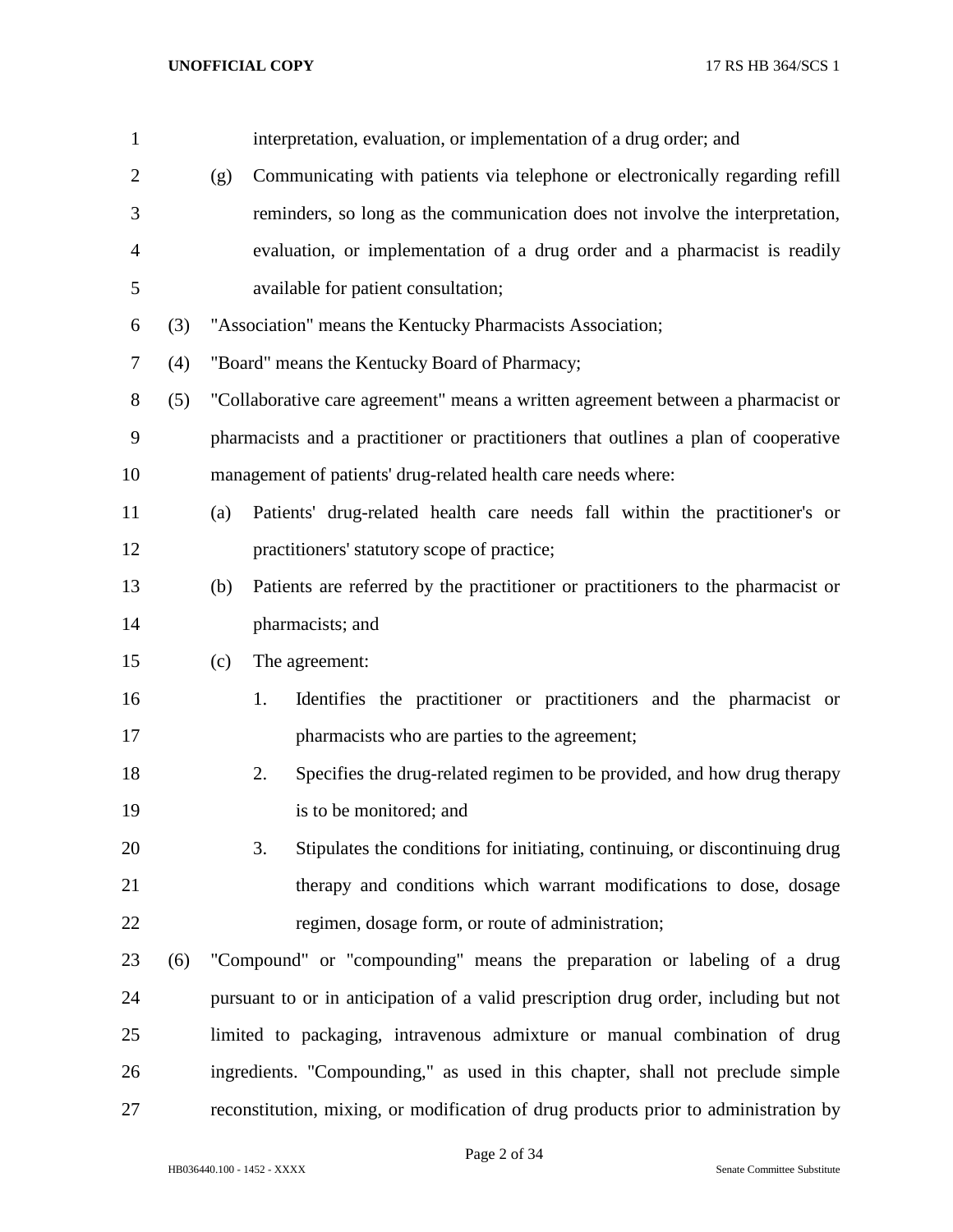| $\mathbf{1}$   |     |                                                                                     | nonpharmacists;                                                                       |  |  |
|----------------|-----|-------------------------------------------------------------------------------------|---------------------------------------------------------------------------------------|--|--|
| $\overline{c}$ | (7) | "Confidential information" means information which is accessed or maintained by a   |                                                                                       |  |  |
| 3              |     |                                                                                     | pharmacist in a patient's record, or communicated to a patient as part of patient     |  |  |
| 4              |     | counseling, whether it is preserved on paper, microfilm, magnetic media, electronic |                                                                                       |  |  |
| 5              |     |                                                                                     | media, or any other form;                                                             |  |  |
| 6              | (8) |                                                                                     | "Continuing education unit" means ten (10) contact hours of board approved            |  |  |
| 7              |     |                                                                                     | continuing pharmacy education. A "contact hour" means fifty (50) continuous           |  |  |
| 8              |     |                                                                                     | minutes without a break period;                                                       |  |  |
| 9              | (9) |                                                                                     | "Dispense" or "dispensing" means to deliver one (1) or more doses of a prescription   |  |  |
| 10             |     |                                                                                     | drug in a suitable container, appropriately labeled for subsequent administration to  |  |  |
| 11             |     |                                                                                     | or use by a patient or other individual entitled to receive the prescription drug;    |  |  |
| 12             |     |                                                                                     | (10) "Drug" means any of the following:                                               |  |  |
| 13             |     | (a)                                                                                 | Articles recognized as drugs or drug products in any official compendium or           |  |  |
| 14             |     |                                                                                     | supplement thereto;                                                                   |  |  |
| 15             |     | (b)                                                                                 | Articles, other than food, intended to affect the structure or function of the        |  |  |
| 16             |     |                                                                                     | body of man or other animals;                                                         |  |  |
| 17             |     | (c)                                                                                 | Articles, including radioactive substances, intended for use in the diagnosis,        |  |  |
| 18             |     |                                                                                     | cure, mitigation, treatment or prevention of disease in man or other animals;         |  |  |
| 19             |     |                                                                                     | or                                                                                    |  |  |
| 20             |     | (d)                                                                                 | Articles intended for use as a component of any articles specified in                 |  |  |
| 21             |     |                                                                                     | paragraphs (a) to (c) of this subsection;                                             |  |  |
| 22             |     |                                                                                     | (11) "Drug regimen review" means retrospective, concurrent, and prospective review by |  |  |
| 23             |     |                                                                                     | a pharmacist of a patient's drug-related history, including but not limited to the    |  |  |
| 24             |     |                                                                                     | following areas:                                                                      |  |  |
| 25             |     | (a)                                                                                 | Evaluation of prescription drug orders and patient records for:                       |  |  |
| 26             |     |                                                                                     | Known allergies;<br>1.                                                                |  |  |
| 27             |     |                                                                                     | Rational therapy contraindications;<br>2.                                             |  |  |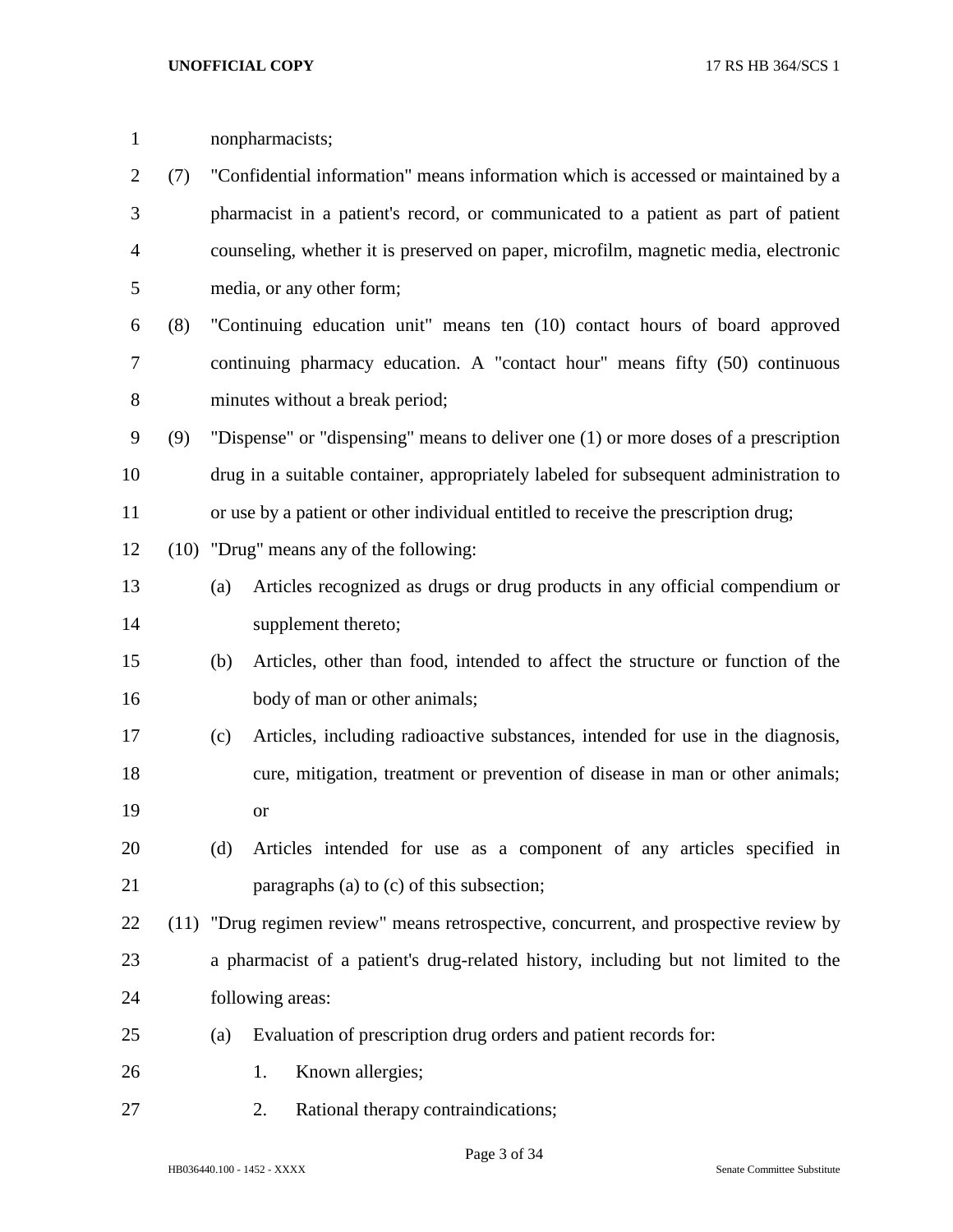| $\mathbf{1}$   |                   | 3.<br>Appropriate dose and route of administration;                               |
|----------------|-------------------|-----------------------------------------------------------------------------------|
| $\overline{c}$ |                   | Appropriate directions for use; or<br>4.                                          |
| 3              |                   | Duplicative therapies.<br>5.                                                      |
| 4              | (b)               | Evaluation of prescription drug orders and patient records for drug-drug, drug-   |
| 5              |                   | food, drug-disease, and drug-clinical laboratory interactions;                    |
| 6              | (c)               | Evaluation of prescription drug orders and patient records for adverse drug       |
| 7              |                   | reactions; or                                                                     |
| 8              | (d)               | Evaluation of prescription drug orders and patient records for proper             |
| 9              |                   | utilization and optimal therapeutic outcomes;                                     |
| 10             |                   | (12) "Immediate supervision" means under the physical and visual supervision of a |
| 11             |                   | pharmacist;                                                                       |
| 12             |                   | (13) "Manufacturer" or "virtual manufacturer" of a product means:                 |
| 13             | (a)               | A person that holds an application approved under 21 U.S.C. sec. 355 or a         |
| 14             |                   | license issued under 42 U.S.C. sec. 262 for such product, or if such product      |
| 15             |                   | is not the subject of an approved application or license, the person who          |
| 16             |                   | manufactured the product;                                                         |
| 17             | (b)               | A co-licensed partner of the person described in paragraph (a) of this            |
| 18             |                   | subsection that obtains the product directly from a person described in this      |
| 19             |                   | <i>paragraph or paragraph (a) of this subsection;</i>                             |
| 20             | $\left( c\right)$ | An affiliate of a person described in paragraph (a) or (b) of this subsection     |
| 21             |                   | who receives the product directly from a person described in this paragraph       |
| 22             |                   | or in paragraph (a) or (b) of this subsection ${[means any person, except a]}$    |
| 23             |                   | pharmacist compounding in the normal course of professional practice, within      |
| 24             |                   | the Commonwealth engaged in the commercial production, preparation,               |
| 25             |                   | propagation, compounding, conversion, or processing of a drug, either directly    |
| 26             |                   | or indirectly, by extraction from substances of natural origin or independently   |
| 27             |                   | by means of chemical synthesis, or both, and includes any packaging or            |

Page 4 of 34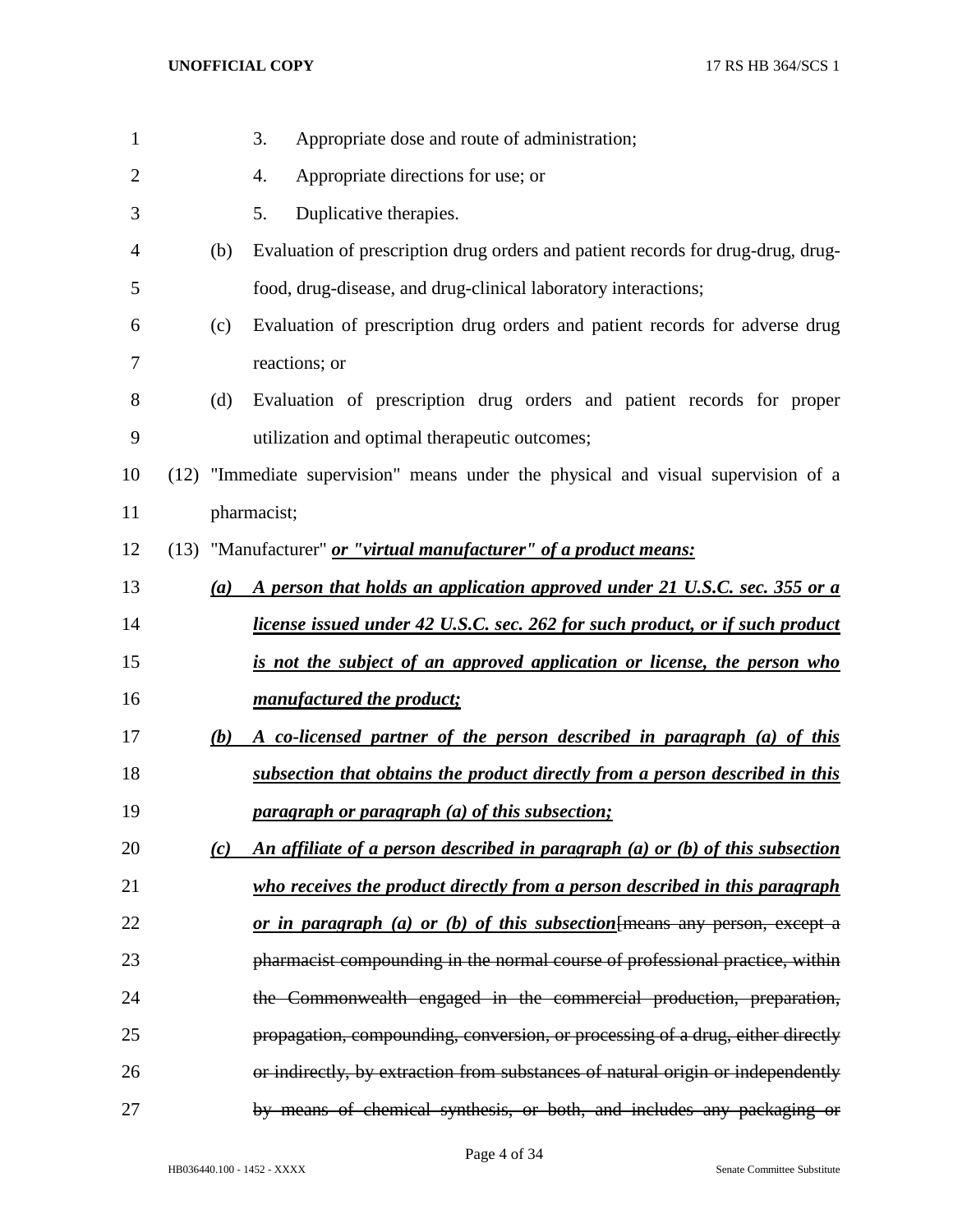| $\mathbf{1}$ | repackaging of a drug or the labeling or relabeling of its container]; or                    |
|--------------|----------------------------------------------------------------------------------------------|
| 2            | Any person, except a pharmacist compounding in the normal course of<br>(d)                   |
| 3            | <i>professional practice;</i>                                                                |
| 4            | (14) "Medical order" means a lawful order of a specifically identified practitioner for a    |
| 5            | specifically identified patient for the patient's health care needs. "Medical order"         |
| 6            | may or may not include a prescription drug order;                                            |
| 7            | "Nonprescription drugs" means nonnarcotic medicines or drugs which may be sold<br>(15)       |
| 8            | without a prescription and are prepackaged and labeled for use by the consumer in            |
| 9            | accordance with the requirements of the statutes and regulations of this state and the       |
| 10           | federal government;                                                                          |
| 11           | "Outsourcing facility" means a facility at one $(1)$ geographic location or address<br>(16)  |
| 12           | that:                                                                                        |
| 13           | Is engaged in the compounding of human sterile drugs without a patient-<br>(a)               |
| 14           | <i>specific prescription;</i>                                                                |
| 15           | Has registered as an outsourcing facility with the secretary of the United<br>(b)            |
| 16           | States Department of Health and Human Services, Food and Drug                                |
| 17           | <b>Administration; and</b>                                                                   |
| 18           | Complies with all applicable state and federal requirements;<br>(c)                          |
| 19           | "Pharmacist" means a natural person licensed by this state to engage in the practice<br>(17) |
| 20           | of the profession of pharmacy;                                                               |
| 21           | $(18)$ { $(17)$ } "Pharmacist intern" means a natural person who is:                         |
| 22           | Currently certified by the board to engage in the practice of pharmacy under<br>(a)          |
| 23           | the direction of a licensed pharmacist and who satisfactorily progresses                     |
| 24           | toward meeting the requirements for licensure as a pharmacist;                               |
| 25           | A graduate of an approved college or school of pharmacy or a graduate who<br>(b)             |
| 26           | has established educational equivalency by obtaining a Foreign Pharmacy                      |
| 27           | Graduate Examination Committee (FPGEC) certificate, who is currently                         |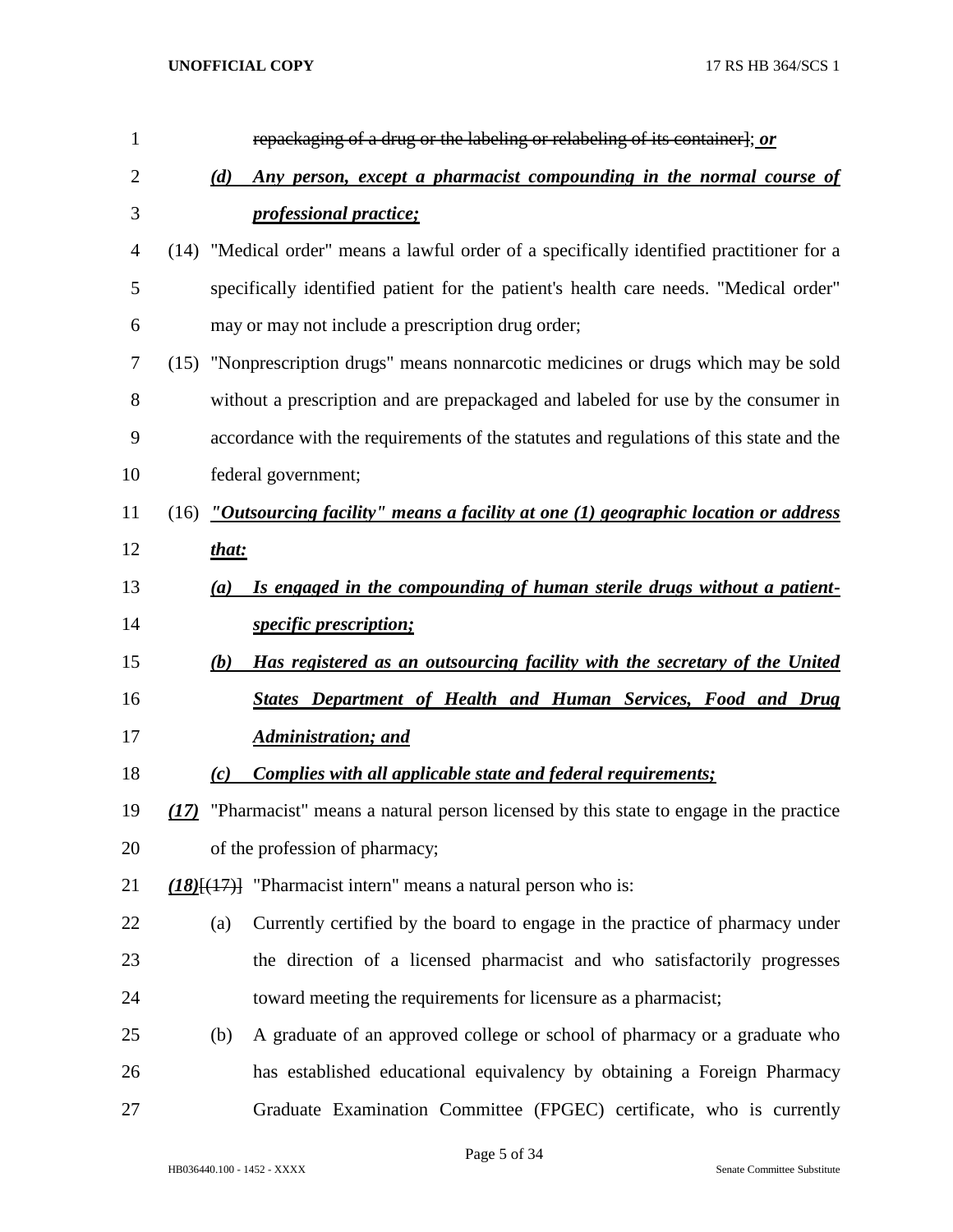| $\mathbf{1}$   |     | licensed by the board for the purpose of obtaining practical experience as a                  |
|----------------|-----|-----------------------------------------------------------------------------------------------|
| $\overline{2}$ |     | requirement for licensure as a pharmacist;                                                    |
| 3              | (c) | A qualified applicant awaiting examination for licensure as a pharmacist or                   |
| $\overline{4}$ |     | the results of an examination for licensure as a pharmacist; or                               |
| 5              | (d) | An individual participating in a residency or fellowship program approved by                  |
| 6              |     | the board for internship credit;                                                              |
| 7              |     | $(19)$ [ $(18)$ ] "Pharmacy" means every place where:                                         |
| 8              | (a) | Drugs are dispensed under the direction of a pharmacist;                                      |
| 9              | (b) | Prescription drug orders are compounded under the direction of a pharmacist;                  |
| 10             |     | <b>or</b>                                                                                     |
| 11             | (c) | A registered pharmacist maintains patient records and other information for                   |
| 12             |     | the purpose of engaging in the practice of pharmacy, whether or not                           |
| 13             |     | prescription drug orders are being dispensed;                                                 |
| 14             |     | $(20)(19)$ ] "Pharmacy-related primary care" means the pharmacists' activities in patient     |
| 15             |     | education, health promotion, and assistance in the selection and use of over-the-             |
| 16             |     | counter drugs and appliances for the treatment of common diseases and injuries, as            |
| 17             |     | well as those other activities falling within their statutory scope of practice;              |
| 18             |     | $(21)$ [ $(20)$ ] "Pharmacy technician" means a natural person who works under the            |
| 19             |     | immediate supervision, or general supervision if otherwise provided for by statute            |
| 20             |     | or administrative regulation, of a pharmacist for the purpose of assisting a                  |
| 21             |     | pharmacist with the practice of pharmacy;                                                     |
| 22             |     | $(22)$ [ $(21)$ ] "Practice of pharmacy" means interpretation, evaluation, and implementation |
| 23             |     | of medical orders and prescription drug orders; responsibility for dispensing                 |
| 24             |     | prescription drug orders, including radioactive substances; participation in drug and         |
| 25             |     | drug-related device selection; administration of medications or biologics in the              |
| 26             |     | course of dispensing or maintaining a prescription drug order; the administration of          |
| 27             |     | adult immunizations pursuant to prescriber-approved protocols; the administration             |

Page 6 of 34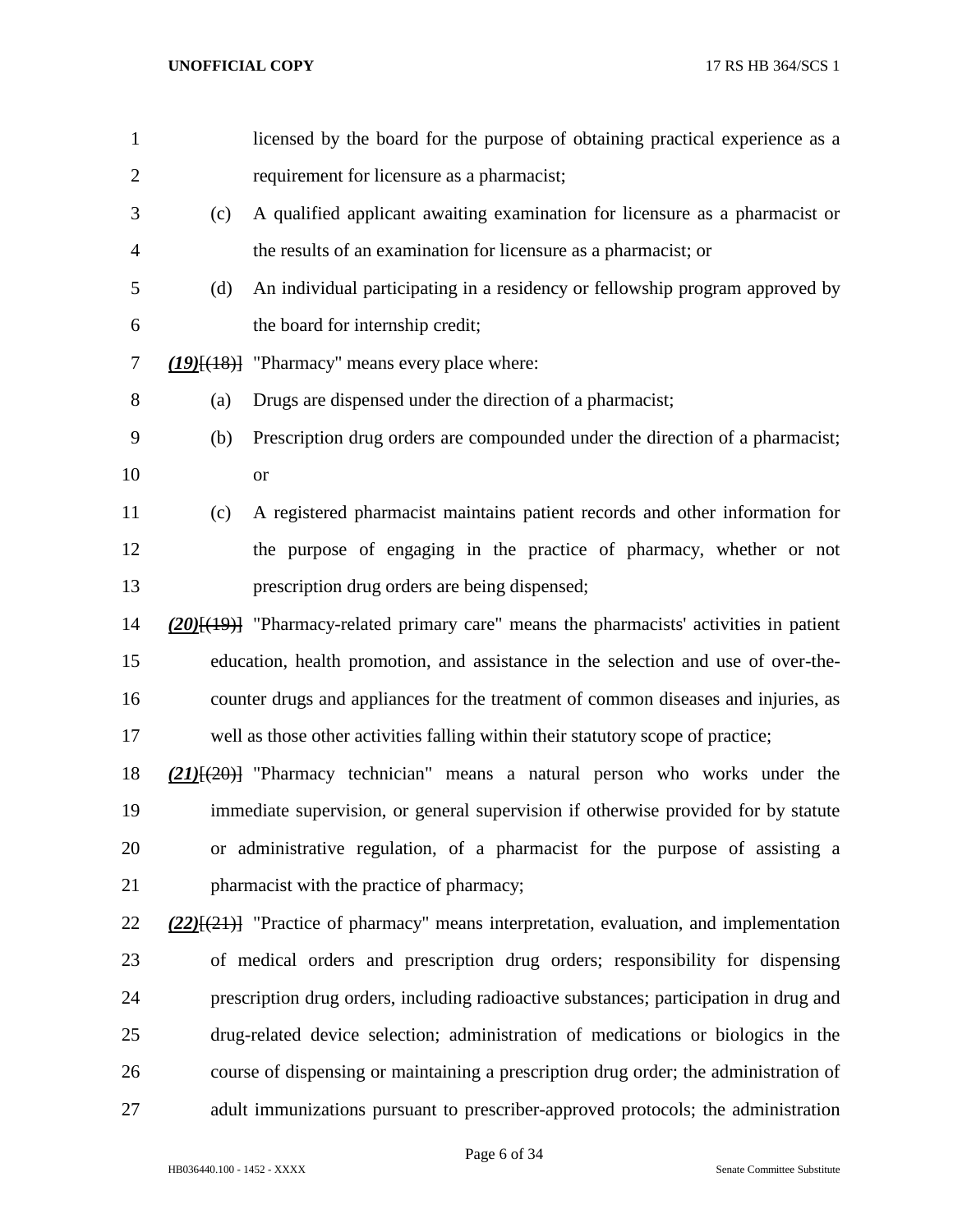| $\mathbf{1}$   | of influenza vaccines to individuals nine (9) to thirteen (13) years of age pursuant to        |  |  |  |
|----------------|------------------------------------------------------------------------------------------------|--|--|--|
| $\overline{2}$ | prescriber-approved protocols with the consent of a parent or guardian; the                    |  |  |  |
| 3              | administration of immunizations to individuals fourteen (14) to seventeen (17) years           |  |  |  |
| $\overline{4}$ | of age pursuant to prescriber-approved protocols with the consent of a parent or               |  |  |  |
| 5              | guardian; the administration of immunizations to a child as defined in KRS                     |  |  |  |
| 6              | 214.032, pursuant to protocols as authorized by KRS 315.500; drug evaluation,                  |  |  |  |
| 7              | utilization, or regimen review; maintenance of patient pharmacy records; and                   |  |  |  |
| 8              | provision of patient counseling and those professional acts, professional decisions,           |  |  |  |
| 9              | or professional services necessary to maintain and manage all areas of a patient's             |  |  |  |
| 10             | pharmacy-related care, including pharmacy-related primary care as defined in this              |  |  |  |
| 11             | section;                                                                                       |  |  |  |
| 12             | $(23)$ [ $(22)$ ] "Practitioner" has the same meaning given in KRS 217.015(35);                |  |  |  |
| 13             | $(24)$ [ $(23)$ ] "Prescription drug" means a drug which:                                      |  |  |  |
| 14             | Under federal law is required to be labeled with either of the following<br>(a)                |  |  |  |
| 15             | statements:                                                                                    |  |  |  |
| 16             | "Caution: Federal law prohibits dispensing without prescription";<br>1.                        |  |  |  |
| 17             | "Caution: Federal law restricts this drug to use by, or on the order of, a<br>2.               |  |  |  |
| 18             | licensed veterinarian";                                                                        |  |  |  |
| 19             | "Rx Only"; or<br>3.                                                                            |  |  |  |
| 20             | " $Rx$ "; or<br>4.                                                                             |  |  |  |
| 21             | Is required by any applicable federal or state law or administrative regulation<br>(b)         |  |  |  |
| 22             | to be dispensed only pursuant to a prescription drug order or is restricted to                 |  |  |  |
| 23             | use by practitioners;                                                                          |  |  |  |
| 24             | $(25)$ [ $(24)$ ] "Prescription drug order" means an original or new order from a practitioner |  |  |  |
| 25             | for drugs, drug-related devices or treatment for a human or animal, including orders           |  |  |  |
| 26             | issued through collaborative care agreements or protocols authorized by the board.             |  |  |  |
| 27             | Lawful prescriptions result from a valid practitioner-patient relationship, are                |  |  |  |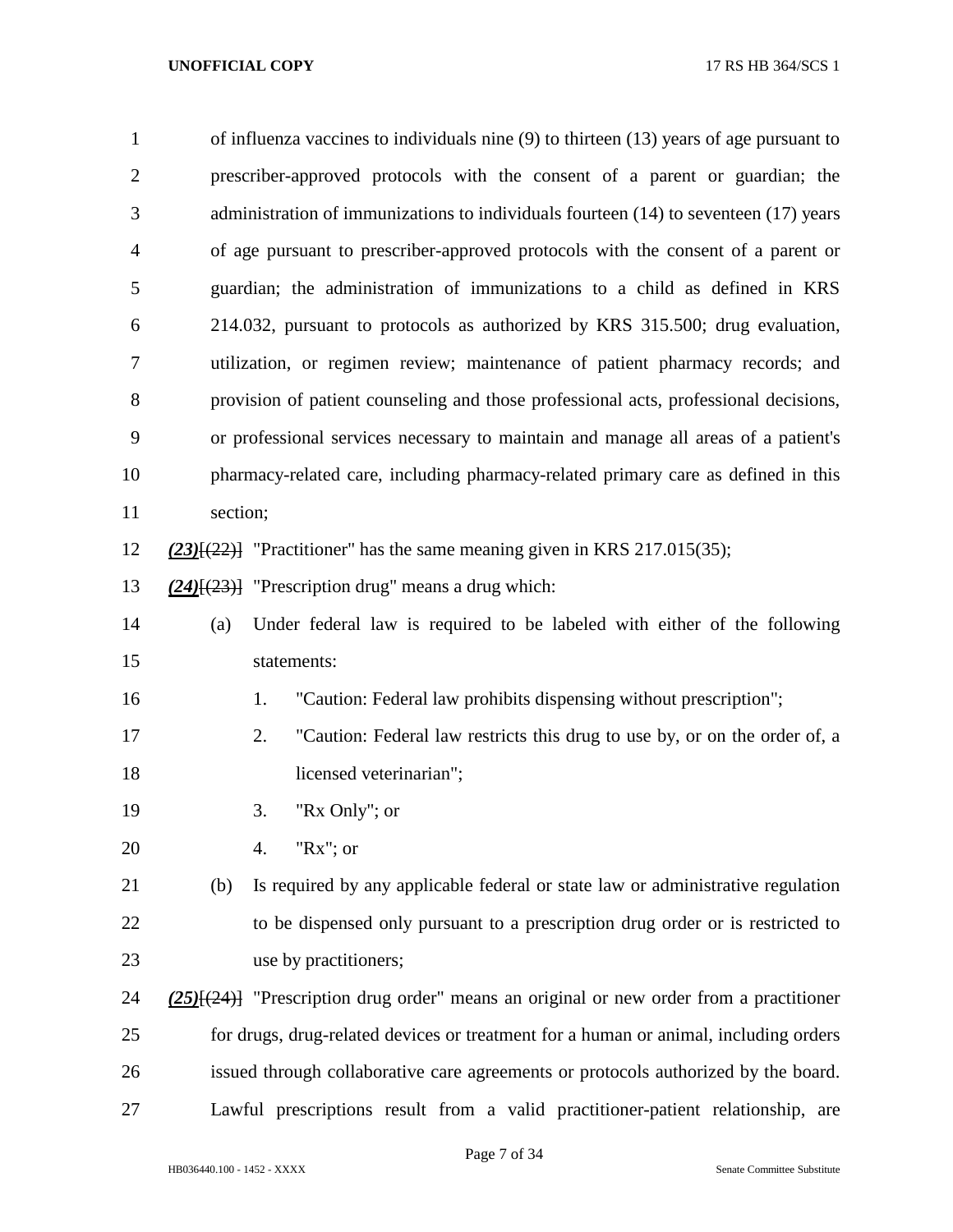| 1              | intended to address a legitimate medical need, and fall within the prescribing                |
|----------------|-----------------------------------------------------------------------------------------------|
| $\overline{2}$ | practitioner's scope of professional practice;                                                |
| 3              | (26) <sup>[(25)]</sup> "Society" means the Kentucky Society of Health-Systems Pharmacists;    |
| 4              | $(27)$ [ $(26)$ ] "Supervision" means the presence of a pharmacist on the premises to which a |
| 5              | pharmacy permit is issued, who is responsible, in whole or in part, for the                   |
| 6              | professional activities occurring in the pharmacy; and                                        |
| 7              | $(28)(27)$ "Wholesaler" means any person who legally buys drugs for resale or                 |
| 8              | distribution to persons other than patients or consumers.                                     |
| 9              | SECTION 2. A NEW SECTION OF KRS CHAPTER 315 IS CREATED TO                                     |
| 10             | <b>READ AS FOLLOWS:</b>                                                                       |
| 11             | A person shall not operate an outsourcing facility within this<br>(I)<br>(a)                  |
| 12             | <u>Commonwealth, physically or by means of the Internet, facsimile, phone,</u>                |
| 13             | mail, or any other means, without first obtaining a permit from the board.                    |
| 14             | An application for a permit to operate an outsourcing facility shall be made<br>(b)           |
| 15             | to the board upon forms provided by the board and shall contain such                          |
| 16             | information as the board requires, which may include affirmative evidence                     |
| 17             | of the ability to comply with the requirements of this chapter and the                        |
| 18             | <i>administrative regulations promulgated by the board.</i>                                   |
| 19             | Each application shall be accompanied by a nonrefundable permit fee to be<br>(c)              |
| 20             | set by administrative regulation promulgated by the board, not to exceed                      |
| 21             | five hundred dollars (\$500).                                                                 |
| 22             | As a prerequisite to obtaining or renewing a permit from the board, the<br>(2)<br>(a)         |
| 23             | <i>outsourcing facility shall:</i>                                                            |
| 24             | Register as an outsourcing facility with the United States Secretary of<br>1.                 |
| 25             | <b>Health and Human Services in accordance with 21 U.S.C. sec. 353b;</b>                      |
| 26             | <u>and</u>                                                                                    |
| 27             | Submit a copy of a current inspection report resulting from an<br>2.                          |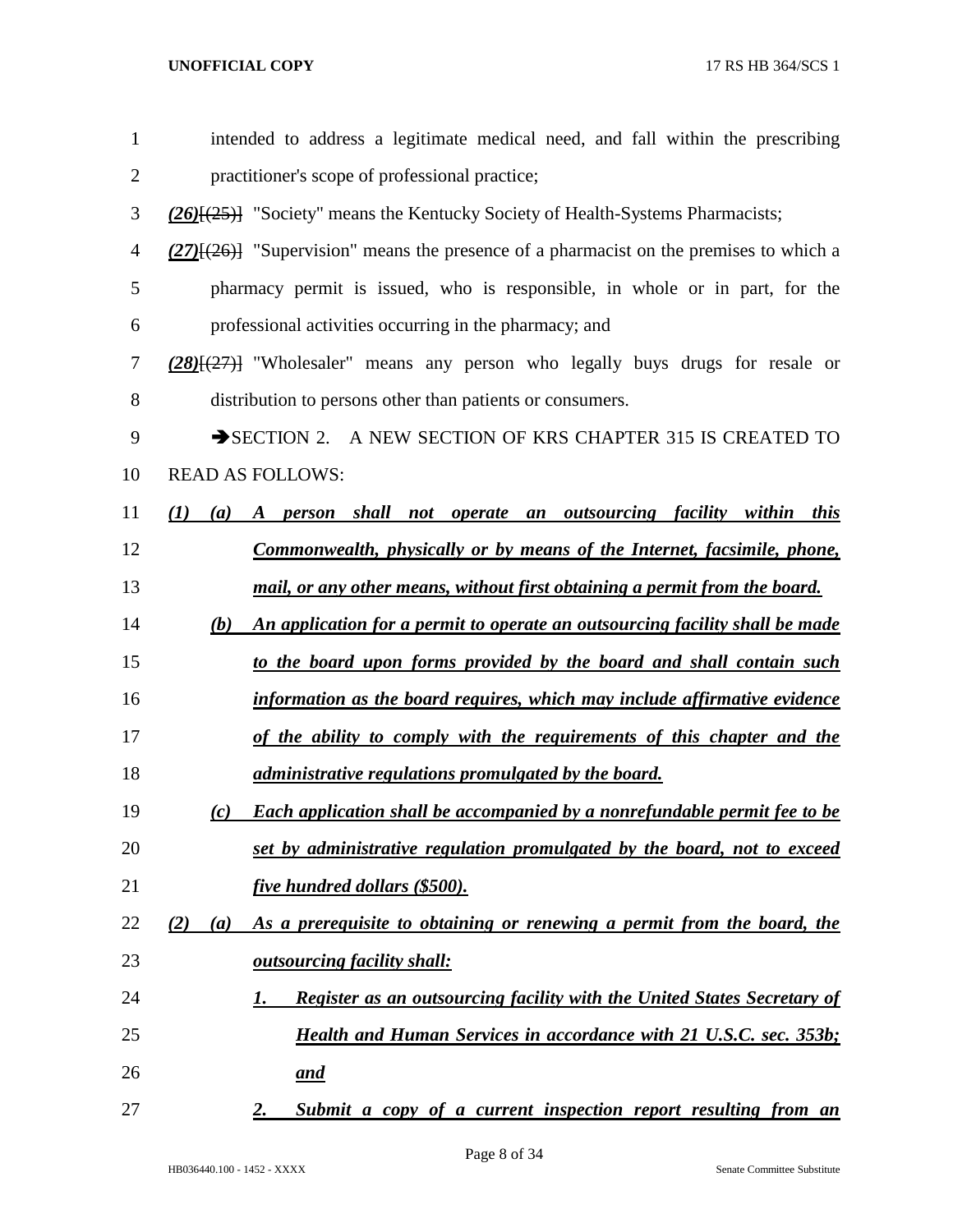| 1  |            | inspection conducted by the United States Food and Drug                         |
|----|------------|---------------------------------------------------------------------------------|
| 2  |            | <u>Administration that indicates compliance with the requirements of</u>        |
| 3  |            | state and federal law and regulations, including all applicable                 |
| 4  |            | guidance documents and Current Good Manufacturing Practices                     |
| 5  |            | published by the United States Food and Drug Administration.                    |
| 6  | (b)<br>1.  | The inspection report required pursuant to paragraph $(a)2$ , of this           |
| 7  |            | subsection shall be deemed current for the purposes of this section if          |
| 8  |            | <i>the inspection was conducted no more than:</i>                               |
| 9  |            | <b>One (1) year prior to the date of submission of an application for</b><br>а. |
| 10 |            | <i>a permit to the board; or</i>                                                |
| 11 |            | Two (2) years prior to the date of submission of an application<br>b.           |
| 12 |            | <u>for renewal of a permit to the board.</u>                                    |
| 13 | 2.         | If the outsourcing facility has not been inspected by the United States         |
| 14 |            | <u>Food and Drug Administration within the period required under</u>            |
| 15 |            | <u>subparagraph 1. of this paragraph, the board may:</u>                        |
| 16 |            | Accept an inspection report or other documentation from<br>а.                   |
| 17 |            | <u>another entity that is satisfactory to the board; or</u>                     |
| 18 |            | Cause an inspection to be conducted by its duly authorized agent<br>b.          |
| 19 |            | and charge an inspection fee in an amount sufficient to cover                   |
| 20 |            | the costs of the inspection.                                                    |
| 21 | (3)<br>(a) | Upon receipt of an application of a permit to operate an outsourcing facility   |
| 22 |            | accompanied by the permit fee prescribed by administrative regulation, the      |
| 23 |            | board shall:                                                                    |
| 24 | I.         | Issue a permit if the outsourcing facility meets the requirements of            |
| 25 |            | this chapter and the administrative regulations promulgated by the              |
| 26 |            | <u>board; or</u>                                                                |
| 27 | 2.         | Refuse to issue or renew any permit to operate if the outsourcing               |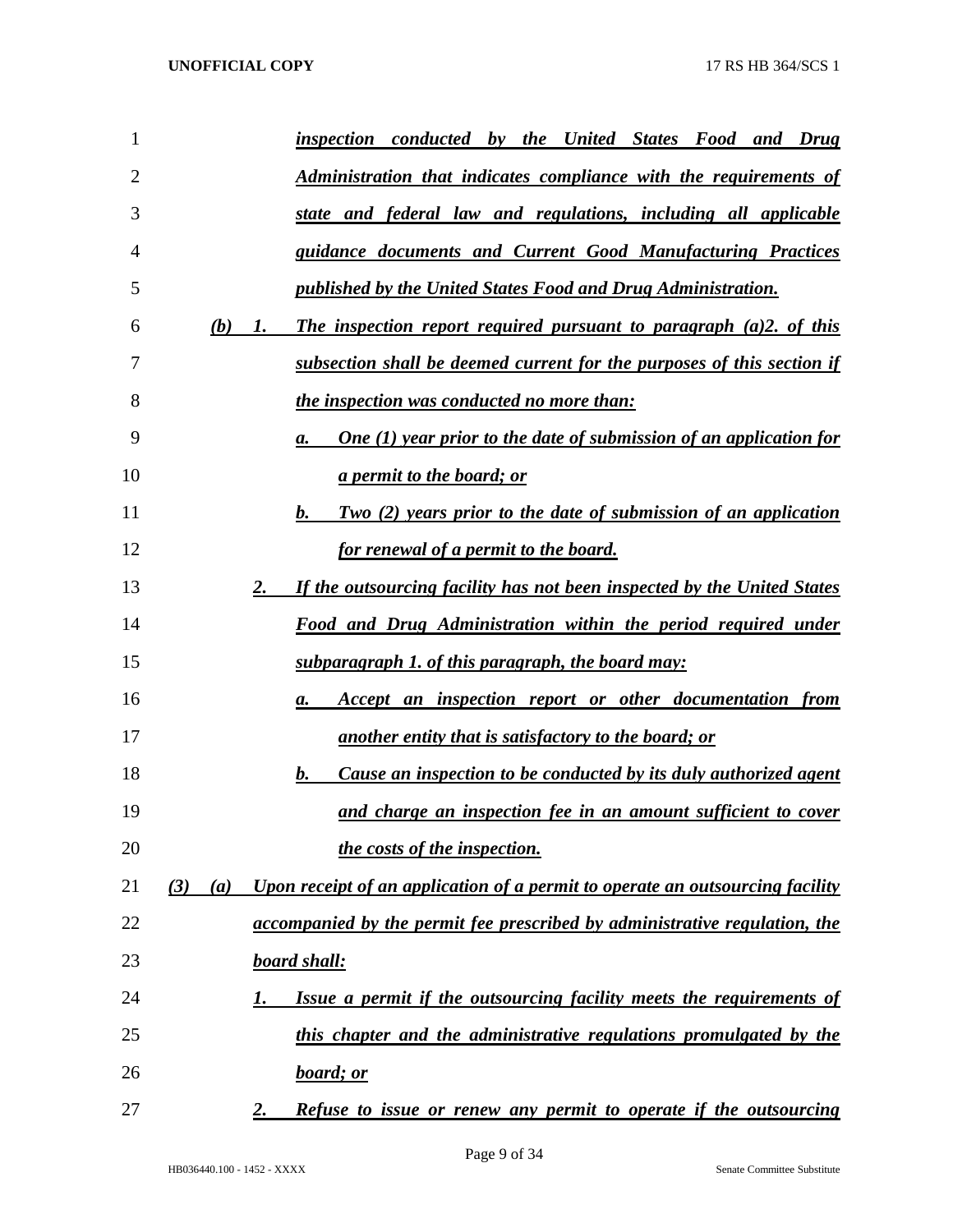| 1              |     | facility fails to meet the requirements of this chapter and the                            |
|----------------|-----|--------------------------------------------------------------------------------------------|
| $\overline{2}$ |     | <i>administrative regulations promulgated by the board.</i>                                |
| 3              |     | (b)<br>The board shall act upon an application for a permit to operate within thirty       |
| 4              |     | (30) days after the receipt of the application. The board may issue a                      |
| 5              |     | temporary permit to operate in any instance where it considers additional                  |
| 6              |     | time necessary for investigation and consideration before taking final                     |
| 7              |     | action upon the application. The temporary permit shall be valid for a                     |
| 8              |     | <i>period of thirty (30) days, unless extended.</i>                                        |
| 9              | (4) | A separate permit to operate shall be required for each outsourcing facility.              |
| 10             | (5) | Each permit to operate an outsourcing facility, unless suspended or<br>(a)                 |
| 11             |     | revoked, shall expire on June 30 following its date of issuance and be                     |
| 12             |     | renewable annually thereafter upon proper application accompanied by the                   |
| 13             |     | renewal fee as established by administrative regulations promulgated by the                |
| 14             |     | board. The renewal fee shall not exceed five hundred dollars (\$500).                      |
| 15             |     | (b)<br>An additional nonrefundable fee not to exceed the annual renewal fee may            |
| 16             |     | be assessed and set by administrative regulation as a delinguent renewal                   |
| 17             |     | penalty for failure to renew by June 30 of each year.                                      |
| 18             | (6) | Permits to operate shall be issued only for the premises and persons named in the          |
| 19             |     | application and shall not be transferable, except that a buyer may operate the             |
| 20             |     | <u>outsourcing facility under the permit of the seller pending a decision by the board</u> |
| 21             |     | on an application, which shall be filed by the buyer with the board at least five $(5)$    |
| 22             |     | days prior to the date of sale.                                                            |
| 23             | (7) | <b>The board may promulgate administrative regulations to ensure:</b>                      |
| 24             |     | That proper equipment and reference material is on hand considering the<br>(a)             |
| 25             |     | nature of the pharmaceutical practice conducted at the particular                          |
| 26             |     | <u>outsourcing facility; and</u>                                                           |
| 27             |     | <b>Health and sanitation standards for areas within outsourcing facilities that</b><br>(b) |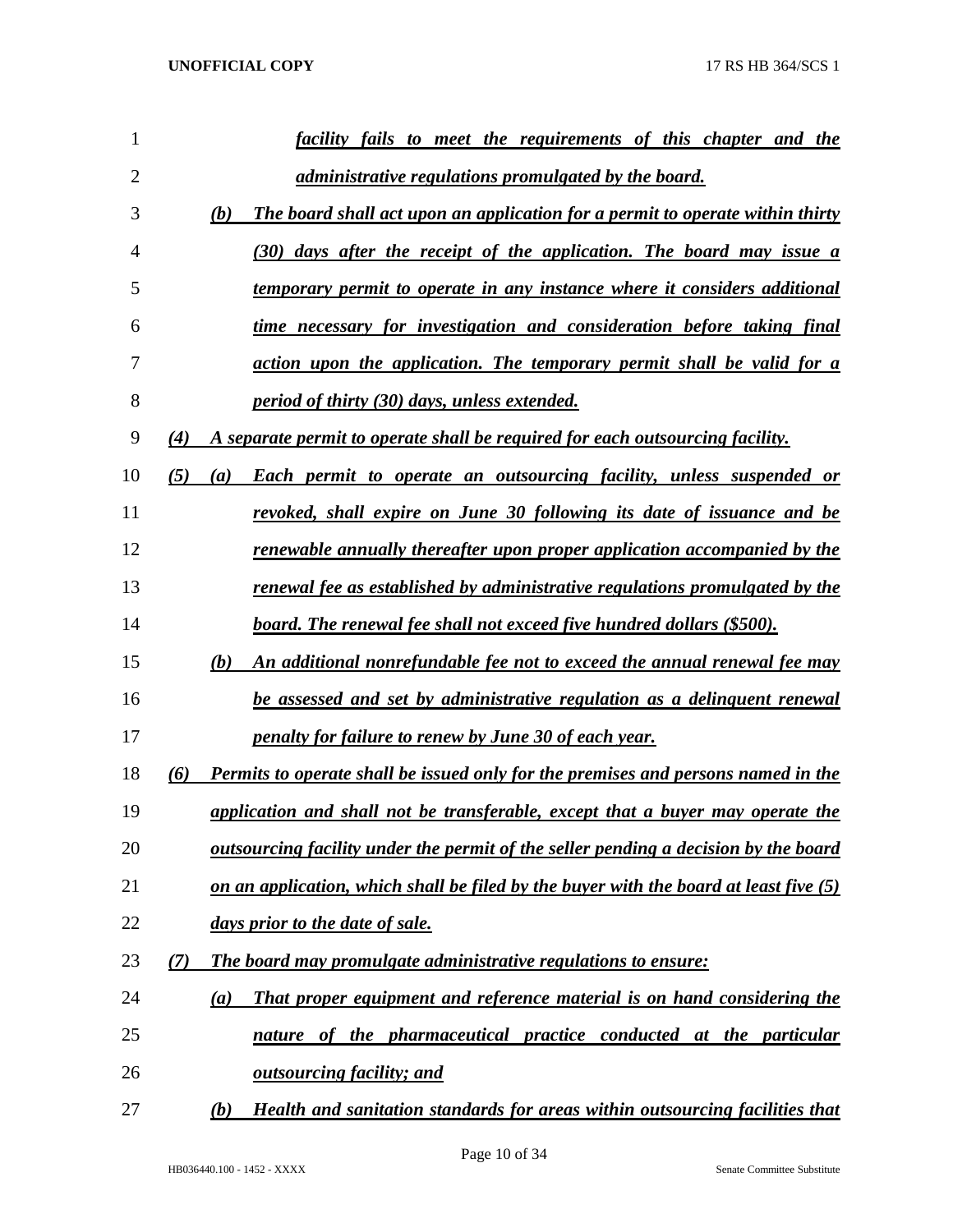| 1              | adhere to Current Good Manufacturing Practices published by the United                          |
|----------------|-------------------------------------------------------------------------------------------------|
| $\overline{2}$ | <b>States Food and Drug Administration.</b>                                                     |
| 3              | (8)<br><b>Each outsourcing facility shall comply with KRS 218A.202.</b>                         |
| 4              | (9)<br><b>Each outsourcing facility shall compound in compliance with the requirements</b>      |
| 5              | of state and federal law and regulations, including all applicable guidance                     |
| 6              | documents and Current Good Manufacturing Practices published by the United                      |
| 7              | <b>States Food and Drug Administration.</b>                                                     |
| 8              | A pharmacist may temporarily operate an outsourcing facility in an area not<br>(10)             |
| 9              | designated on the permit as authorized in KRS 315.500.                                          |
| 10             | $\rightarrow$ SECTION 3.<br>A NEW SECTION OF KRS CHAPTER 315 IS CREATED TO                      |
| 11             | <b>READ AS FOLLOWS:</b>                                                                         |
| 12             | (I)<br><b>Each out-of-state outsourcing facility that does business physically or by</b><br>(a) |
| 13             | means of the Internet, facsimile, phone, mail, or any other means, inside                       |
| 14             | this Commonwealth, shall hold a current outsourcing facility permit issued                      |
| 15             | by the board.                                                                                   |
| 16             | (b)<br>An application for a permit to operate an out-of-state outsourcing facility              |
| 17             | shall be made to the board upon forms provided by it and shall contain such                     |
| 18             | information as the board requires, which may include affirmative evidence                       |
| 19             | of ability to comply with reasonable standards and regulations as may be                        |
| 20             | prescribed by the board.                                                                        |
| 21             | <b>Each application shall be accompanied by a permit fee to be set by</b><br>(c)                |
| 22             | administrative regulation promulgated by the board. The fee shall not                           |
| 23             | exceed:                                                                                         |
| 24             | <u>Two hundred fifty dollars (\$250); or</u><br>1.                                              |
| 25             | 2.<br><b>The current in-state outsourcing facility permit.</b>                                  |
| 26             | As a prerequisite to obtaining or renewing a permit from the board, the out-<br>(2)<br>(a)      |
| 27             | of-state outsourcing facility shall:                                                            |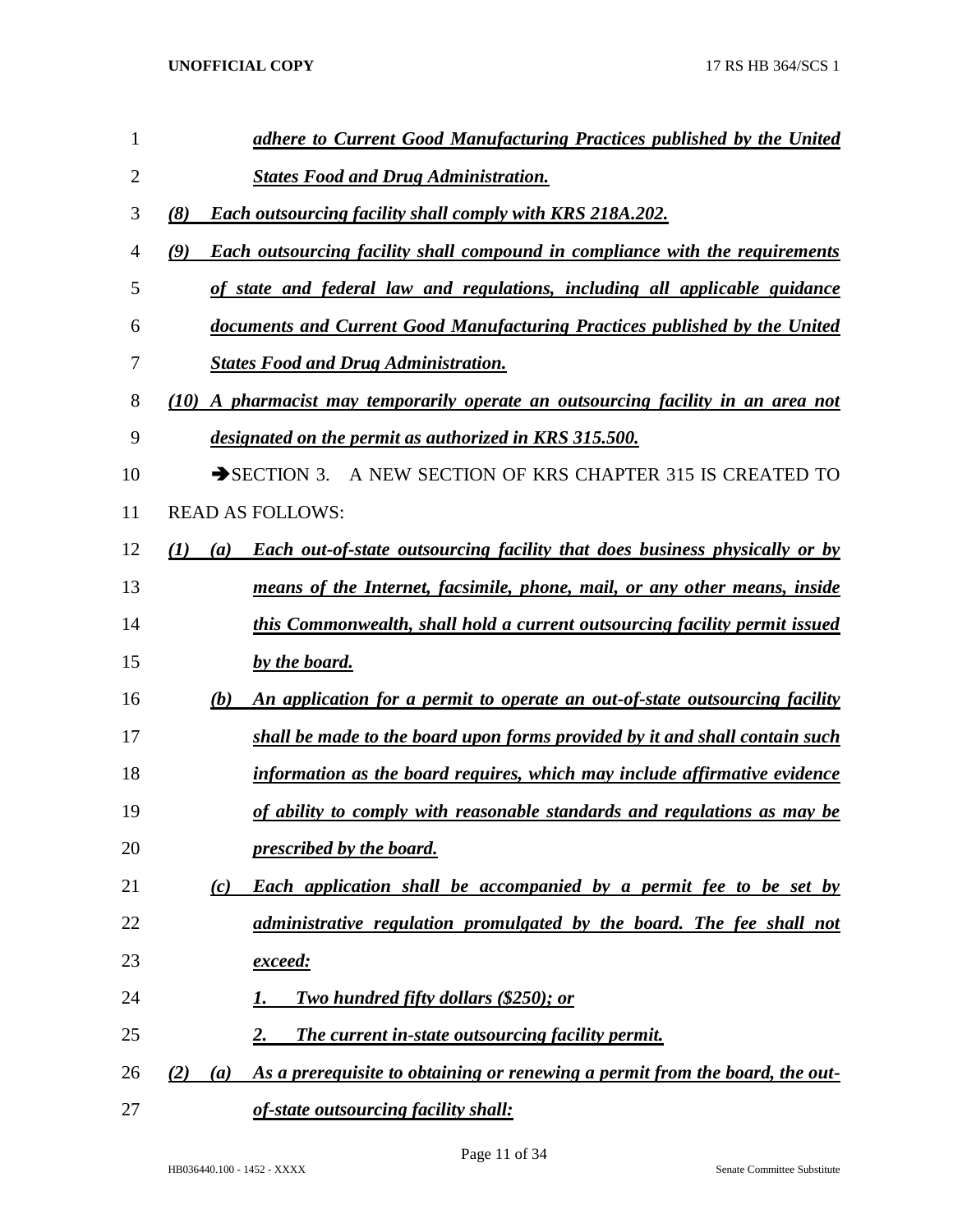| 1  |     |     | 1. | <b>Register as an outsourcing facility with the United States Secretary of</b>    |
|----|-----|-----|----|-----------------------------------------------------------------------------------|
| 2  |     |     |    | <b>Health and Human Services in accordance with 21 U.S.C. sec. 353b;</b>          |
| 3  |     |     |    | and                                                                               |
| 4  |     |     | 2. | Submit a copy of a current inspection report resulting from an                    |
| 5  |     |     |    | inspection conducted by the United States Food and Drug                           |
| 6  |     |     |    | <b>Administration that indicates compliance with the requirements of</b>          |
| 7  |     |     |    | state and federal law and regulations, including all applicable                   |
| 8  |     |     |    | guidance documents and Current Good Manufacturing Practices                       |
| 9  |     |     |    | published by the United States Food and Drug Administration.                      |
| 10 |     | (b) | 1. | The inspection report required pursuant to paragraph (b) of this                  |
| 11 |     |     |    | subsection shall be deemed current for the purposes of this section if            |
| 12 |     |     |    | <i>the inspection was conducted no more than:</i>                                 |
| 13 |     |     |    | <b>One (1) year prior to the date of submission of an application for</b><br>а.   |
| 14 |     |     |    | <u>a permit to the board; or</u>                                                  |
| 15 |     |     |    | b.<br><b>Two (2) years prior to the date of submission of an application</b>      |
| 16 |     |     |    | <u>for renewal of a permit to the board.</u>                                      |
| 17 |     |     | 2. | If the out-of-state outsourcing facility has not been inspected by the            |
| 18 |     |     |    | United States Food and Drug Administration within the required                    |
| 19 |     |     |    | period required under subparagraph 1. of this paragraph, the board                |
| 20 |     |     |    | may:                                                                              |
| 21 |     |     |    | Accept an inspection report or other documentation from<br>а.                     |
| 22 |     |     |    | another entity that is satisfactory to the board; or                              |
| 23 |     |     |    | Cause an inspection to be conducted by its duly authorized agent<br>b.            |
| 24 |     |     |    | and may charge an inspection fee in an amount sufficient to                       |
| 25 |     |     |    | <u>cover the costs of the inspection.</u>                                         |
| 26 | (3) | (a) |    | Upon receipt of an application for a permit to operate an out-of-state            |
| 27 |     |     |    | <u>outsourcing facility, accompanied by the permit fee required by subsection</u> |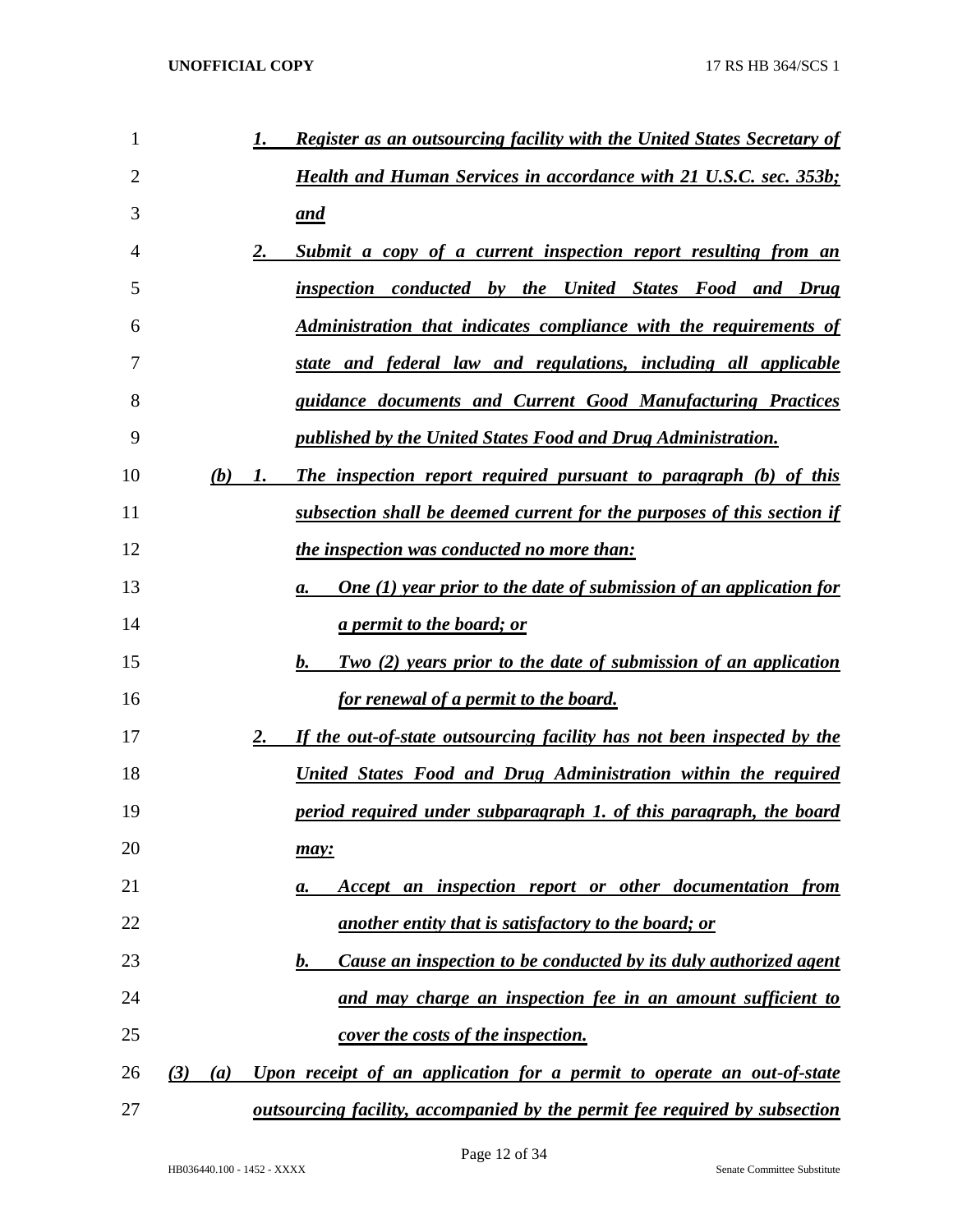| 1  | $(1)$ of this section, the board shall:                                                           |
|----|---------------------------------------------------------------------------------------------------|
| 2  | Issue a permit if the out-of-state outsourcing facility meets the                                 |
| 3  | requirements of this chapter and the administrative regulations                                   |
| 4  | promulgated by the board; or                                                                      |
| 5  | 2.<br><b>Refuse to renew any permit to operate unless the out-of-state</b>                        |
| 6  | <u>outsourcing facility meets the requirements of this chapter and the</u>                        |
| 7  | <i>administrative regulations promulgated by the board.</i>                                       |
| 8  | The board shall act upon an application for a permit to operate within thirty<br>(b)              |
| 9  | (30) days after the receipt thereof. The board may issue a temporary permit                       |
| 10 | to operate in any instance where it considers additional time necessary for                       |
| 11 | investigation and consideration before taking final action upon the                               |
| 12 | application. The temporary permit shall be valid for a period of thirty (30)                      |
| 13 | days, unless extended.                                                                            |
| 14 | A separate permit to operate shall be required for each out-of-state outsourcing<br>(4)           |
| 15 | <i>facility.</i>                                                                                  |
| 16 | <b>Each out-of-state outsourcing facility granted an out-of-state outsourcing facility</b><br>(5) |
| 17 | permit by the board shall disclose to the board the location, names, and titles of                |
| 18 | all its principal corporate officers and all its pharmacists who are dispensing                   |
| 19 | prescription drugs to entities within the Commonwealth. A report containing this                  |
| 20 | information shall be made to the board on an annual basis and within thirty $(30)$                |
| 21 | days after any change of office, corporate officer, or pharmacist.                                |
| 22 | An out-of-state outsourcing facility granted an out-of-state outsourcing<br>(6)<br>(a)            |
| 23 | facility permit shall comply with all requests for information within three                       |
| 24 | (3) business days of a written request by the board or its agents.                                |
| 25 | An out-of-state outsourcing facility shall maintain at all times a valid<br>(b)                   |
| 26 | unexpired permit, license, or registration to conduct the outsourcing facility                    |
| 27 | in compliance with the laws of the jurisdiction in which it is a resident.                        |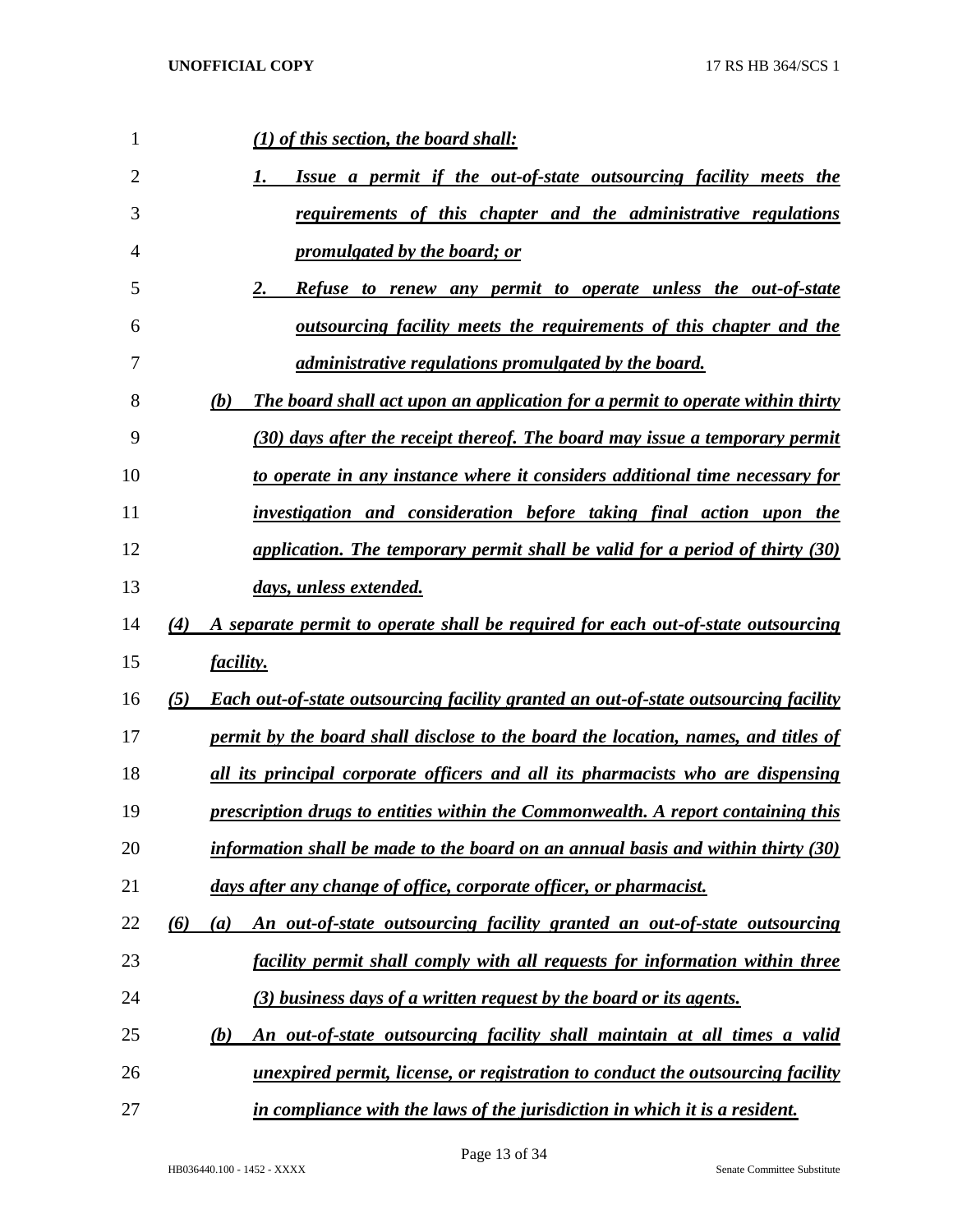| 1              | As a prerequisite to seeking a permit from the board, the out-of-state<br>(c)                          |
|----------------|--------------------------------------------------------------------------------------------------------|
| $\overline{2}$ | <u>outsourcing facility shall submit a copy of the most recent inspection report</u>                   |
| 3              | resulting from an inspection conducted by the regulatory or licensing                                  |
| 4              | agency of the jurisdiction in which it is located. Thereafter, the out-of-state                        |
| 5              | <u>outsourcing facility granted a permit shall submit to the board a copy of any</u>                   |
| 6              | subsequent inspection report of the outsourcing facility conducted by the                              |
| 7              | regulatory or licensing body of the jurisdiction in which it is located.                               |
| 8              | <b>Each out-of-state outsourcing facility granted an out-of-state outsourcing facility</b><br>(7)      |
| 9              | permit by the board shall maintain records of any controlled substances or                             |
| 10             | <i>dangerous drugs.</i>                                                                                |
| 11             | (8)<br><b>Each out-of-state outsourcing facility shall, during its regular hours of operation,</b>     |
| 12             | but not less than five (5) days per week and for a minimum of forty (40) hours per                     |
| 13             | week, provide a toll-free telephone service directly to the pharmacist in charge of                    |
| 14             | <i>outsourcing facility for the</i><br><i>the</i><br>out-of-state<br><i>purpose</i> of<br>facilitating |
| 15             | communication. A toll-free number shall be placed on a label affixed to each                           |
| 16             | container of drugs dispensed to an entity within the Commonwealth.                                     |
| 17             | (9)<br>An out-of-state outsourcing facility shall comply with KRS 218A.202.                            |
| 18             | An out-of-state outsourcing facility doing business within the Commonwealth of<br>(10)                 |
| 19             | Kentucky shall use the address on file with the board as the return address on the                     |
| 20             | labels of any package shipped into or within the Commonwealth. The return                              |
| 21             | address shall be placed on the package in a clear and prominent manner.                                |
| 22             | A permit to operate an out-of-state outsourcing facility, unless suspended or<br>(11)<br>(a)           |
| 23             | revoked, shall expire on June 30 following its date of issuance and be                                 |
| 24             | <u>renewable annually thereafter upon proper application accompanied by the</u>                        |
| 25             | nonrefundable renewal fee established by subsection (1) of this section.                               |
| 26             | An additional nonrefundable fee not to exceed the annual renewal fee may<br>(b)                        |
| 27             | be assessed and set by administrative regulation as a delinguent renewal                               |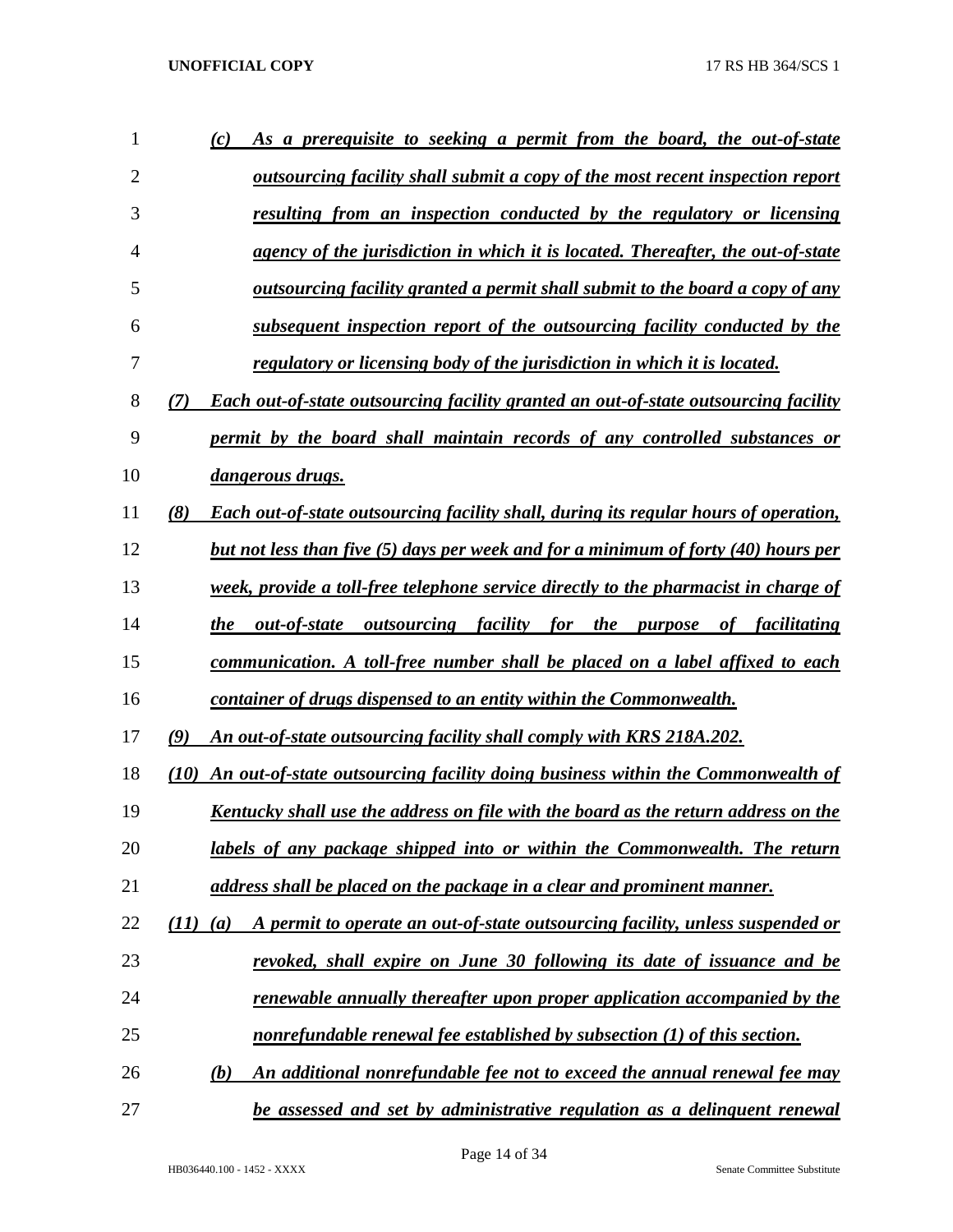| $\mathbf{1}$   |      |                  | penalty for failure to renew by June 30 of each year.                                      |
|----------------|------|------------------|--------------------------------------------------------------------------------------------|
| $\overline{c}$ | (12) |                  | <b>Permits to operate shall be issued only for the premises and persons named in the</b>   |
| 3              |      |                  | application and shall not be transferable, except that a buyer may operate the             |
| 4              |      |                  | <u>out-of-state outsourcing facility under the permit of the seller pending a decision</u> |
| 5              |      |                  | by the board on an application which shall be filed by the buyer with the board at         |
| 6              |      |                  | <u>least five (5) days prior to the date of sale.</u>                                      |
| 7              | (13) |                  | The board may promulgate administrative regulations to ensure that proper                  |
| 8              |      |                  | equipment and reference material is on hand considering the nature of the                  |
| 9              |      |                  | pharmaceutical practice conducted at the particular out-of-state outsourcing               |
| 10             |      | <i>facility.</i> |                                                                                            |
| 11             | (14) |                  | <b>Each out-of-state outsourcing facility shall compound in compliance with the</b>        |
| 12             |      |                  | requirements of state and federal law and regulations, to include all applicable           |
| 13             |      |                  | guidance documents and Current Good Manufacturing Practices published by                   |
| 14             |      |                  | the United States Food and Drug Administration.                                            |
| 15             |      |                  | Section 4. KRS 315.400 is amended to read as follows:                                      |
| 16             |      |                  | As used in KRS 315.400 to 315.412:                                                         |
| 17             | (1)  |                  | "Authorized distributor of record" means a wholesale distributor that:                     |
| 18             |      | (a)              | Has established an ongoing relationship with a manufacturer to distribute the              |
| 19             |      |                  | manufacturer's prescription drug. An ongoing relationship exists between a                 |
| 20             |      |                  | wholesale distributor and a manufacturer if the wholesale distributor,                     |
| 21             |      |                  | including any affiliated group of the wholesale distributor as defined in                  |
| 22             |      |                  | Section 1504 of the Internal Revenue Code, has a written agreement for                     |
| 23             |      |                  | distribution in effect; and                                                                |
| 24             |      | (b)              | Is listed on the manufacturer's current list of authorized distributors of record;         |
| 25             | (2)  |                  | $[$ "Co-licensed partner" means two $(2)$ or more entities that have the right to engage   |
| 26             |      |                  | in the manufacturing or marketing or both of a prescription drug consistent with the       |
| 27             |      |                  | Federal Drug Administration's implementation of the federal Prescription Drug              |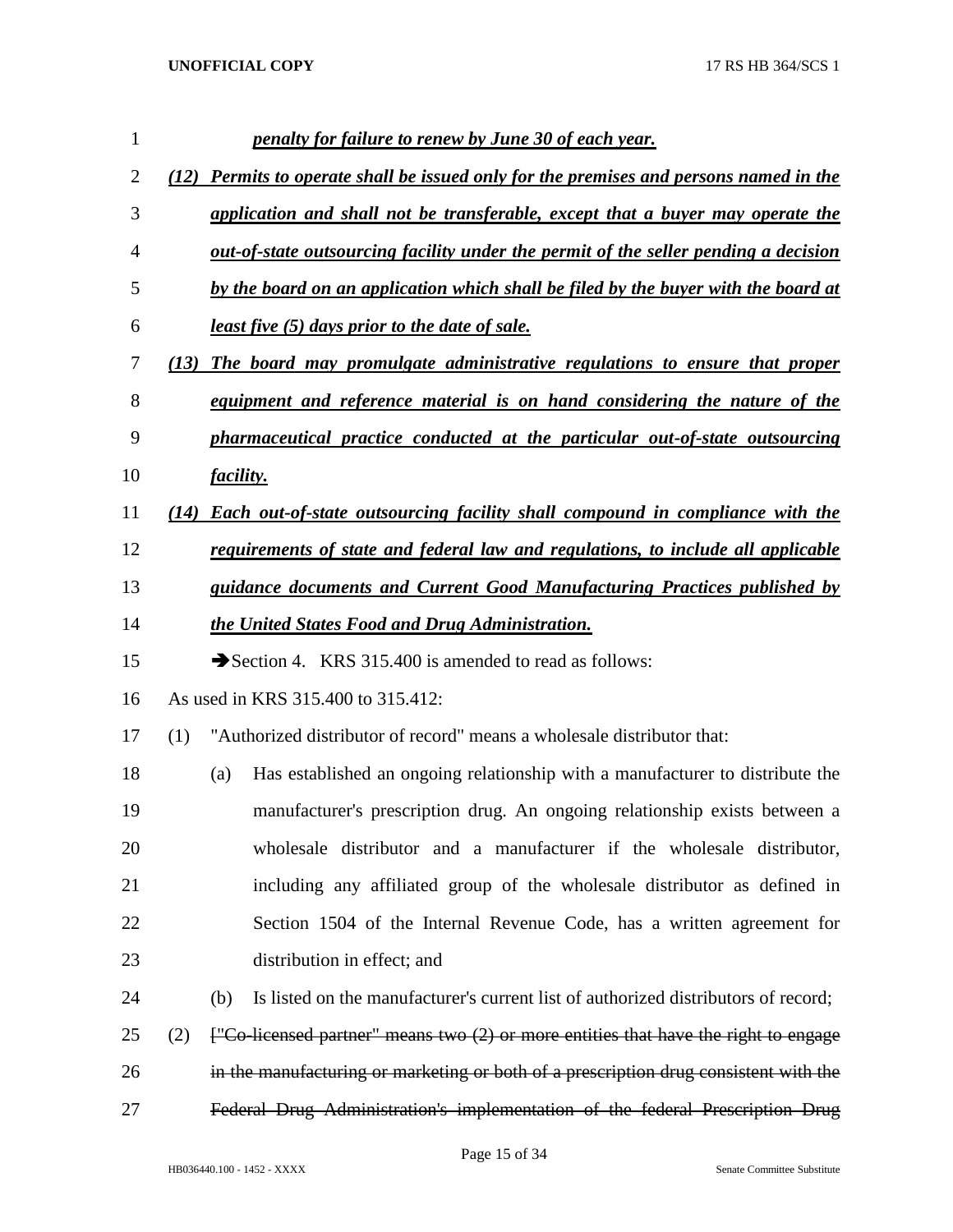| $\mathbf{1}$   | <b>Marketing Act;</b>                                                                                            |
|----------------|------------------------------------------------------------------------------------------------------------------|
| $\overline{2}$ | $\overline{(3)}$ - T <sup>o</sup> Co-licensed product" means a prescription drug manufactured by two (2) or more |
| 3              | co-licensed partners;                                                                                            |
| $\overline{4}$ | "Counterfeit prescription drug" means a drug which, or the container or<br>$(3)$ [ $(4)$ ]                       |
| 5              | labeling of which, without authorization, bears the trademark, trade name, or other                              |
| 6              | identifying mark, imprint, or device, or any likeness thereof, of a drug manufacturer,                           |
| 7              | processor, packer, or distributor other than the person or persons who in fact                                   |
| 8              | manufactured, processed, packed, or distributed the drug and which thereby falsely                               |
| 9              | purports or is represented to be the product of, or to have been packed or distributed                           |
| 10             | by, the other drug manufacturer, processor, packer, or distributor;                                              |
| 11             | "Dispenser" means:<br>$(4)$ [(5)]                                                                                |
| 12             | A retail pharmacy, hospital pharmacy, a group of chain pharmacies under<br>$\left( a\right)$                     |
| 13             | common ownership and control that do not act as a wholesale distributor,                                         |
| 14             | or any other person authorized by law to dispense or administer prescription                                     |
| 15             | drugs, and the affiliated warehouse distribution centers of such entities                                        |
| 16             | under common ownership and control that do not act as a wholesale                                                |
| 17             | distributor; but                                                                                                 |
| 18             | Does not include a person who dispenses only products to be used in<br>(b)                                       |
| 19             | animals in accordance with 21 U.S.C. sec. $360b(a)(4)$ and $(5)$ ;                                               |
| 20             | "Distribution" or "distribute" means the sale, purchase, trade, delivery,<br>(5)                                 |
| 21             | handling, storage, or receipt of a product, and does not include the dispensing of                               |
| 22             | a product pursuant to a prescription executed in accordance with Section                                         |
| 23             | $503(b)(1)$ of the Federal Drug Quality and Security Act or the dispensing of a                                  |
| 24             | product approved under Section 512(b) of the Federal Drug Quality and Security                                   |
| 25             | Act:                                                                                                             |
| 26             | "Drop shipment" means <i>a product not physically handled or stored by a wholesale</i><br>$\omega$               |
| 27             | distributor and that is exempt from Section 582 of the Federal Drug Quality and                                  |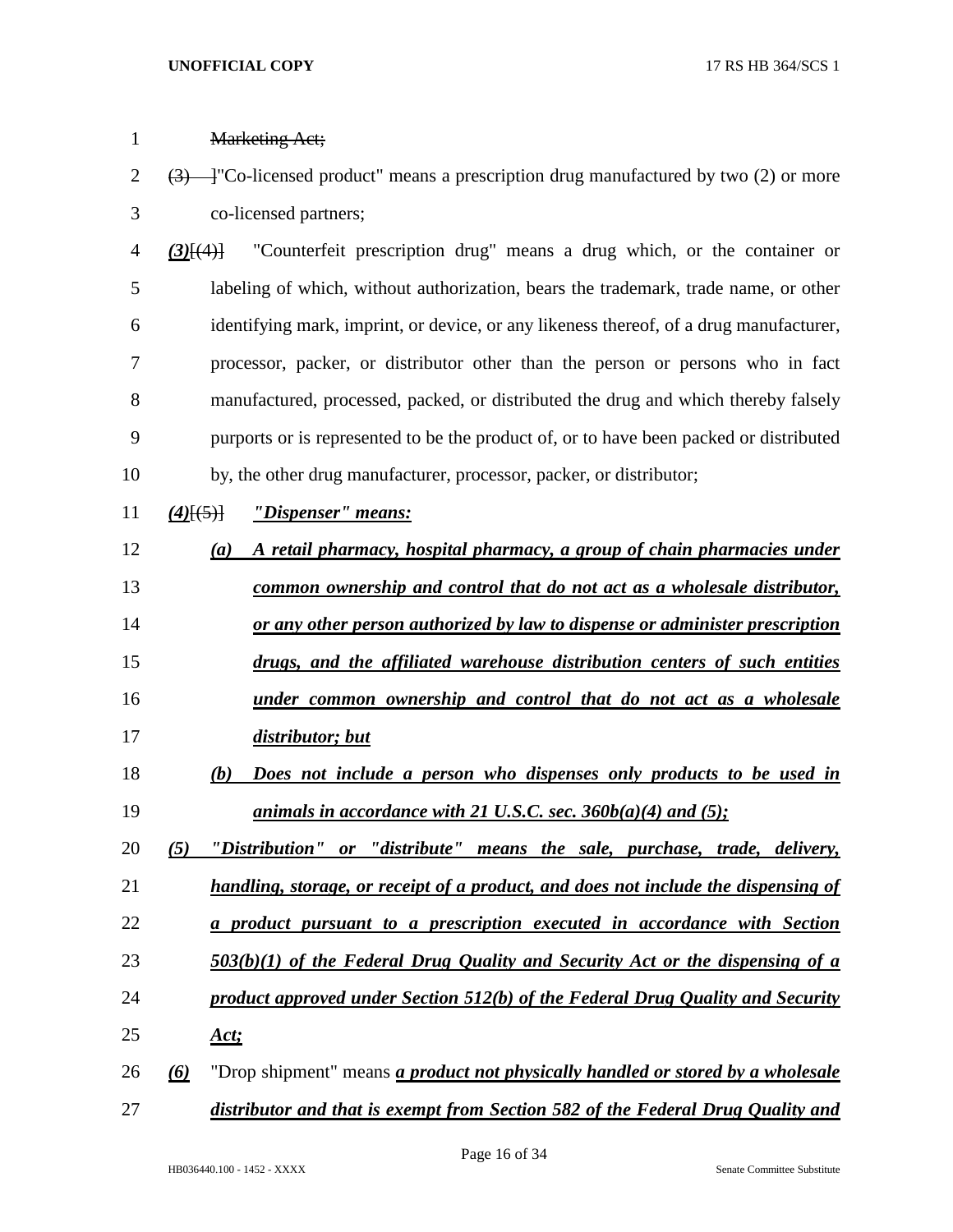| 1              |             | <b>Security Act, except the notification requirements under clauses (ii), (iii), and (iv)</b>       |
|----------------|-------------|-----------------------------------------------------------------------------------------------------|
| $\overline{2}$ |             | <u>of subsection <math>(c)(4)(B)</math> of Section 582 of the Federal Drug Quality and Security</u> |
| 3              |             | Act, provided that the manufacturer, repackager, or other wholesale distributor                     |
| $\overline{4}$ |             | that distributes the product to the dispenser by means of a drop shipment for the                   |
| 5              |             | wholesale distributor includes on the transaction information and transaction                       |
| 6              |             | history to the dispenser the contact information of the wholesale distributor and                   |
| 7              |             | provides the transaction information, transaction history, and transaction                          |
| 8              |             | statement directly to the dispenser. Providing administrative services, including                   |
| 9              |             | the processing of orders and payments, shall not by itself be construed as being                    |
| 10             |             | <i>involved in the handling, distribution, or storage of a product</i> [the sale of a               |
| 11             |             | prescription drug to a wholesale distributor by the drug's manufacturer, the                        |
| 12             |             | manufacturer's co-licensed partner, the manufacturer's third-party logistics provider,              |
| 13             |             | the manufacturer's exclusive distributor, or by an authorized distributor of record                 |
| 14             |             | that purchased the product directly from the manufacturer, the manufacturer's co-                   |
| 15             |             | licensed partner, the manufacturer's third-party logistics provider, or the                         |
| 16             |             | manufacturer's exclusive distributor, and:                                                          |
| 17             | (a)         | The wholesale distributor takes title to but not physical possession of the drug;                   |
| 18             | $\Theta$    | The wholesale distributor invoices the pharmacy, pharmacy warehouse, or                             |
| 19             |             | other person authorized by law to dispense or administer a prescription drug;                       |
| 20             |             | and                                                                                                 |
| 21             | (e)         | The pharmacy, pharmacy warehouse, or other person authorized by law to                              |
| 22             |             | dispense or administer a prescription drug receives delivery directly from the                      |
| 23             |             | manufacturer, the manufacturer's co-licensed partner, the manufacturer's third-                     |
| 24             |             | party logistics provider, the manufacturer's exclusive distributor, or an                           |
| 25             |             | authorized distributor of record];                                                                  |
| 26             | $(7)$ [(6)] | "Emergency medical reasons" includes but is not limited to:                                         |
| 27             | (a)         | Transfers of a prescription drug between health-care entities or between a                          |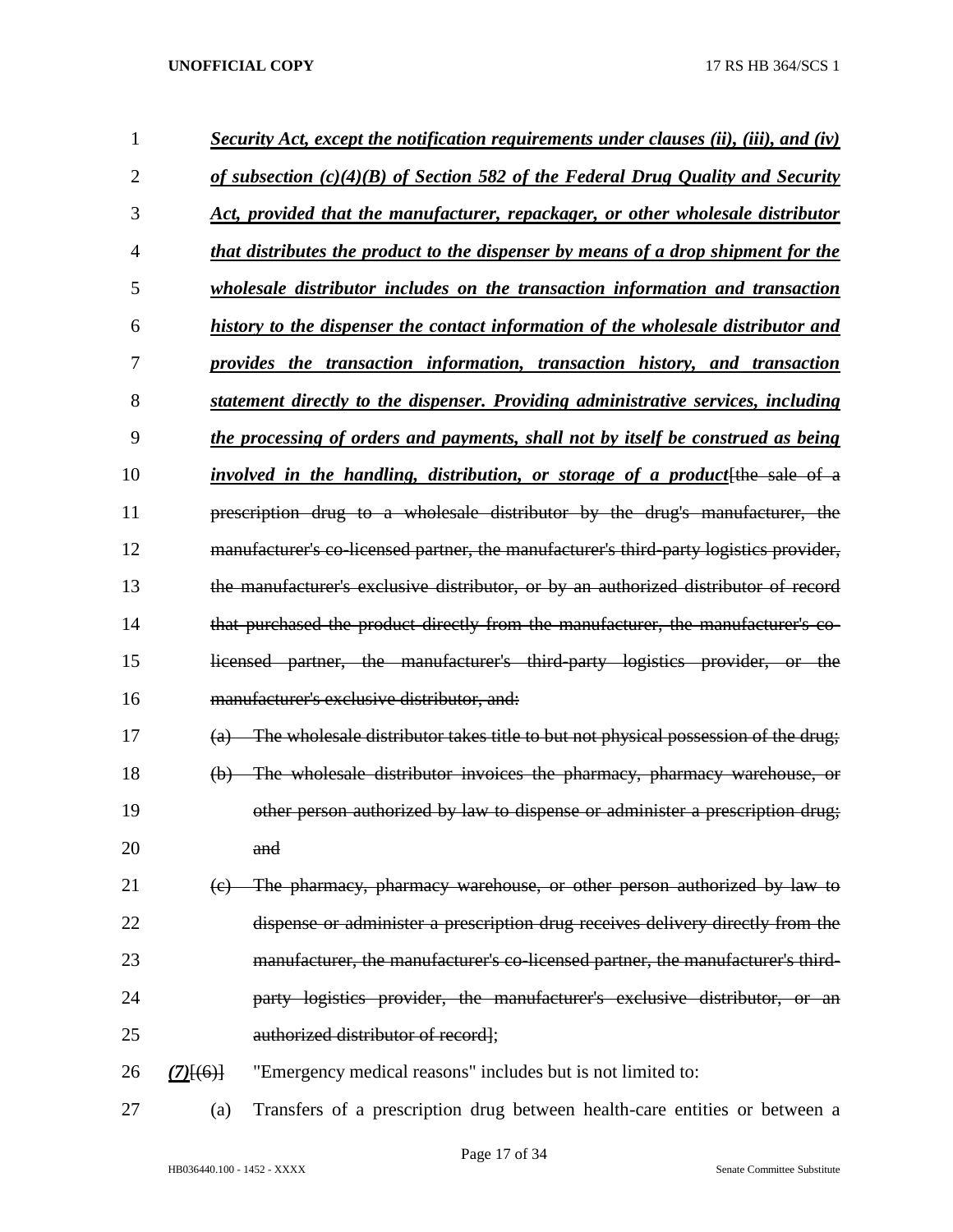| 1              |                                | health-care entity and a retail pharmacy to alleviate a temporary shortage of a |
|----------------|--------------------------------|---------------------------------------------------------------------------------|
| $\overline{2}$ |                                | prescription drug arising from delays in or interruptions of the regular        |
| 3              |                                | distribution schedules;                                                         |
| 4              | (b)                            | Sales of drugs for use in the treatment of acutely ill or injured persons to    |
| 5              |                                | nearby emergency medical services providers, firefighting organizations, or     |
| 6              |                                | licensed health-care practitioners in the same marketing or service area;       |
| 7              | (c)                            | The provision of emergency supplies of drugs to nearby nursing homes, home      |
| 8              |                                | health agencies, or hospice organizations for emergency use when necessary      |
| 9              |                                | drugs cannot be obtained; or                                                    |
| 10             | (d)                            | Transfers of prescription drugs by a retail pharmacy to another retail pharmacy |
| 11             |                                | to alleviate a temporary shortage;                                              |
| 12             | $(8)$ $\{$ <sup>(7)</sup> $\}$ | "End user" means a patient or consumer that uses a prescription drug as         |
| 13             |                                | prescribed by an authorized health-care professional;                           |
| 14             | (9)                            | "Exclusive distributor" means the wholesale distributor that directly purchased |
| 15             |                                | the product from the manufacturer and is the sole distributor of that           |
| 16             |                                | manufacturer's product to a subsequent repackager, wholesale distributor, or    |
| 17             |                                | dispenser;                                                                      |
| 18             | $(10)$ $(8)$ }                 | "FDA" means the United States Food and Drug Administration and any              |
| 19             |                                | successor agency;                                                               |
| 20             | (11)                           | "Illegitimate product" means a product for which credible evidence shows that   |
| 21             |                                | the product:                                                                    |
| 22             | (a)                            | Is counterfeit, diverted, or stolen;                                            |
| 23             | (b)                            | Is intentionally adulterated so that the product would result in serious        |
| 24             |                                | adverse health consequences or death to humans;                                 |
| 25             | (c)                            | Is the subject of a fraudulent transaction; or                                  |
| 26             | (d)                            | Appears otherwise unfit for distribution so that the product would be           |
| 27             |                                | reasonably likely to result in serious adverse health consequences or death     |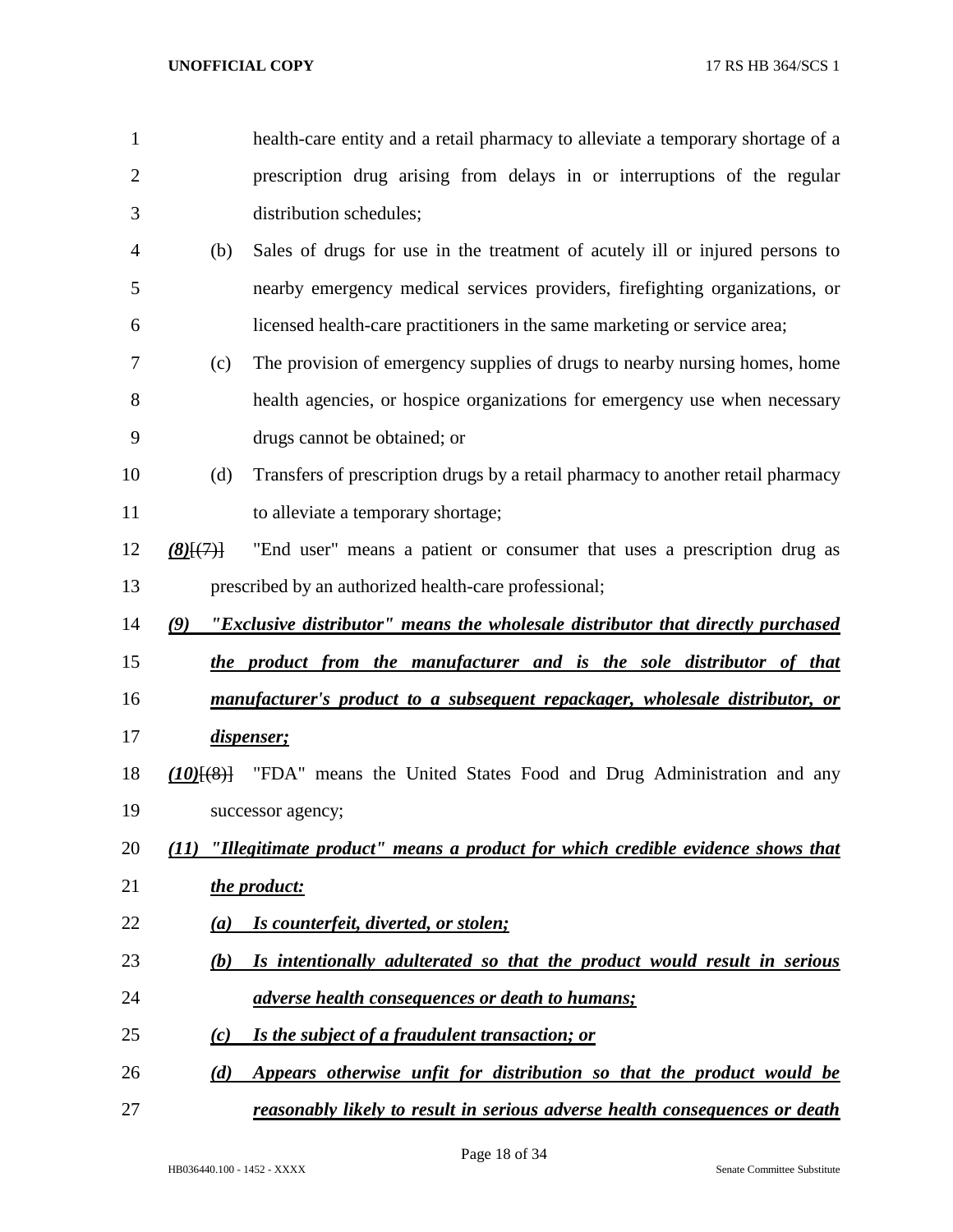| 1  | to humans;                                                                                              |
|----|---------------------------------------------------------------------------------------------------------|
| 2  | "Manufacturer" means the same as defined in KRS 315.010;<br>(12)(9)                                     |
| 3  | "Medical gas wholesaler" means a person licensed to distribute, transfer,<br>(13)                       |
| 4  | wholesale, deliver, or sell medical gases on drug orders to suppliers or other                          |
| 5  | entities licensed to use, administer, or distribute medical gas;                                        |
| 6  | $(14)$ [ $(10)$ "Manufacturer's exclusive distributor" means a distributor who:                         |
| 7  | Contracts with a manufacturer to provide or coordinate the warehousing,<br>$\left(\mathrm{a}\right)$    |
| 8  | distributing, or other similar services on behalf of a manufacturer;                                    |
| 9  | Takes title of the prescription drug but does not have responsibility to direct the sale<br>$\bigoplus$ |
| 10 | of the manufacturer's prescription drug;                                                                |
| 11 | (e) Is licensed under KRS 315.402; and                                                                  |
| 12 | (d) Is an authorized distributor of record;                                                             |
| 13 | (11) "Normal distribution channel" means a chain of custody for a prescription drug                     |
| 14 | from a manufacturer, a manufacturer's co-licensed partner, a manufacturer's third-                      |
| 15 | party logistics provider, or a manufacturer's exclusive distributor that goes directly,                 |
| 16 | by drop shipment or by intracompany transfer, to:                                                       |
| 17 | A pharmacy or other designated person authorized by law to distribute a<br>(a)                          |
| 18 | prescription drug to an end user;                                                                       |
| 19 | (b) A pharmacy warehouse that performs intracompany sales or transfers of                               |
| 20 | prescription drugs to a group of pharmacies under common ownership and control                          |
| 21 | to a patient, pursuant to a prescription for a patient, or to a person authorized by law                |
| 22 | to administer a prescription drug for use by a patient;                                                 |
| 23 | An authorized distributor of record:<br>(e)                                                             |
| 24 | Then to a pharmacy or other designated person authorized by law to distribute a<br>Ŧ.                   |
| 25 | prescription drug to an end user;                                                                       |
| 26 | Then to a pharmacy warehouse as specified in paragraph (b) of this subsection; or                       |
| 27 | Then to another authorized distributor of record to a licensed health-care facility or<br>3.            |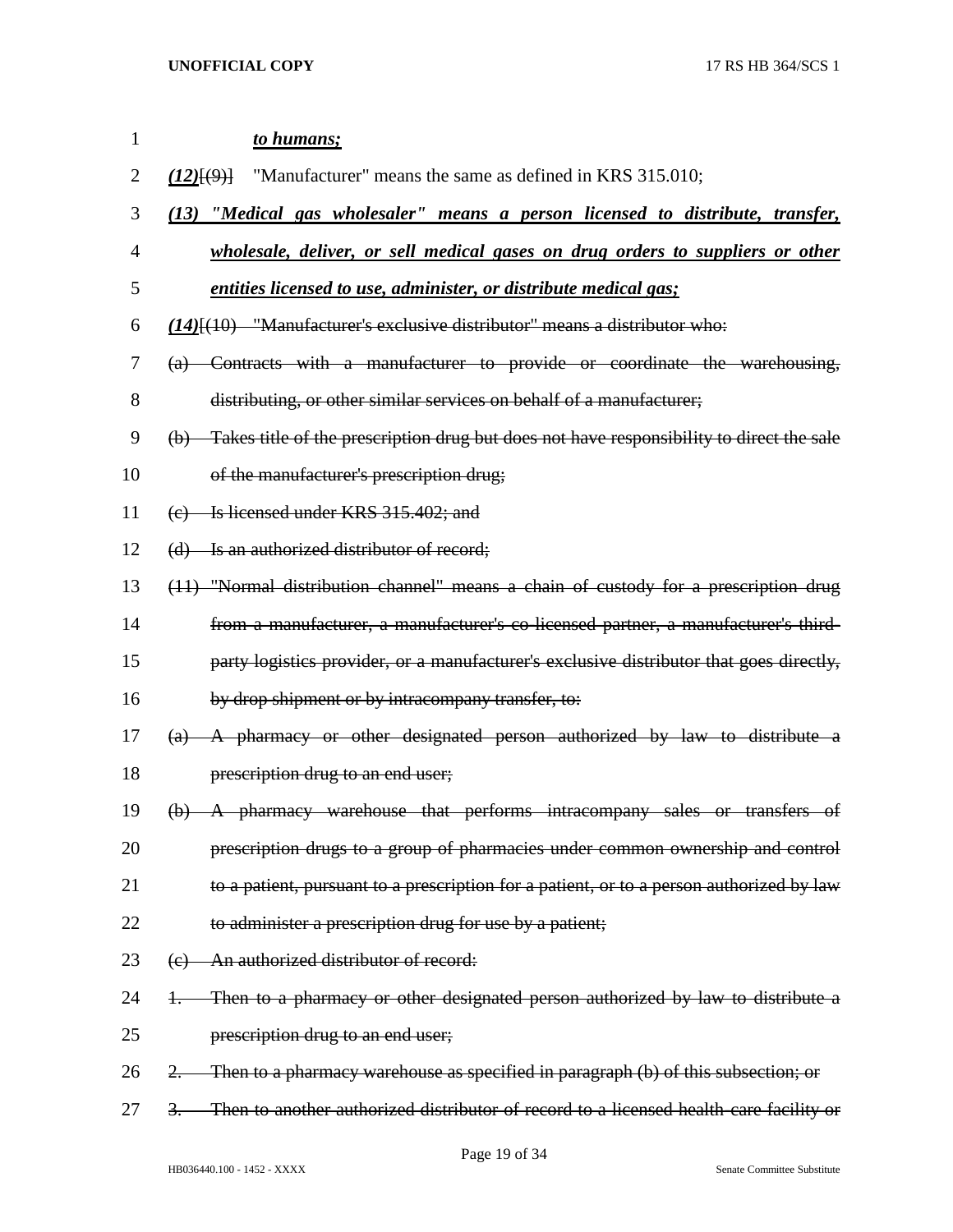| 1              | pharmacy, or a practitioner authorized by law to distribute a prescription drug to an                                |
|----------------|----------------------------------------------------------------------------------------------------------------------|
| $\overline{2}$ | end user; or                                                                                                         |
| 3              | (d) A nonprofit organization under state contract to distribute prescription drugs to                                |
| 4              | pharmacies pursuant to the state's emergency response plan and the subsequent                                        |
| 5              | distribution of those prescription drugs to pharmacies;                                                              |
| 6              | (12) "Pedigree" means a document or electronic file containing information that records                              |
| 7              | each distribution of a prescription drug;                                                                            |
| 8              | (13)] "Pharmacy warehouse" means a physical location for prescription drugs that acts as                             |
| 9              | a central warehouse and performs intracompany sales or transfers of prescription                                     |
| 10             | drugs to a group of pharmacies under common ownership and control;                                                   |
| 11             | $(15)$ [ $(14)$ "Prescription drug" means the same as defined in KRS 315.010;                                        |
| 12             | $(16)$ [ $(15)$ ] "Repackager" means a person who owns or operates an establishment that                             |
| 13             | repacks and relabels a product or package for further sale, or distribution                                          |
| 14             | without a further transaction;                                                                                       |
| 15             | (17) "Reverse distributor" means every person who acts as an agent for pharmacies, drug                              |
| 16             | wholesalers, manufacturers, or other entities by receiving, taking inventory, and                                    |
| 17             | managing the disposition of outdated or nonsalable drugs;                                                            |
| 18             | $(18)$ [ $(16)$ ] "Third-party logistics provider" means an entity that contracts with a                             |
| 19             | manufacturer, <i>wholesale distributor, repackager, or dispenser</i> to provide <i>and</i> $\left\{\text{-}\right\}$ |
| 20             | coordinate the warehousing the distribution, or other <i>logistics</i> similarly services on                         |
| 21             | behalf of a manufacturer, <i>wholesale distributor</i> , <i>repackager</i> , <i>or dispenser</i> but does            |
| 22             | not take title to the drug or have responsibility to direct the sale of the                                          |
| 23             | manufacturer's drug. A third-party logistics provider who is a licensed wholesale                                    |
| 24             | distributor under KRS 315.402 and is a manufacturer's authorized distributor of                                      |
| 25             | record shall be considered as part of the normal distribution channel;                                               |
| 26             | "Transaction" means the transfer of product between persons in which a change<br>(19)                                |
| 27             | of ownership occurs, with the following exemptions:                                                                  |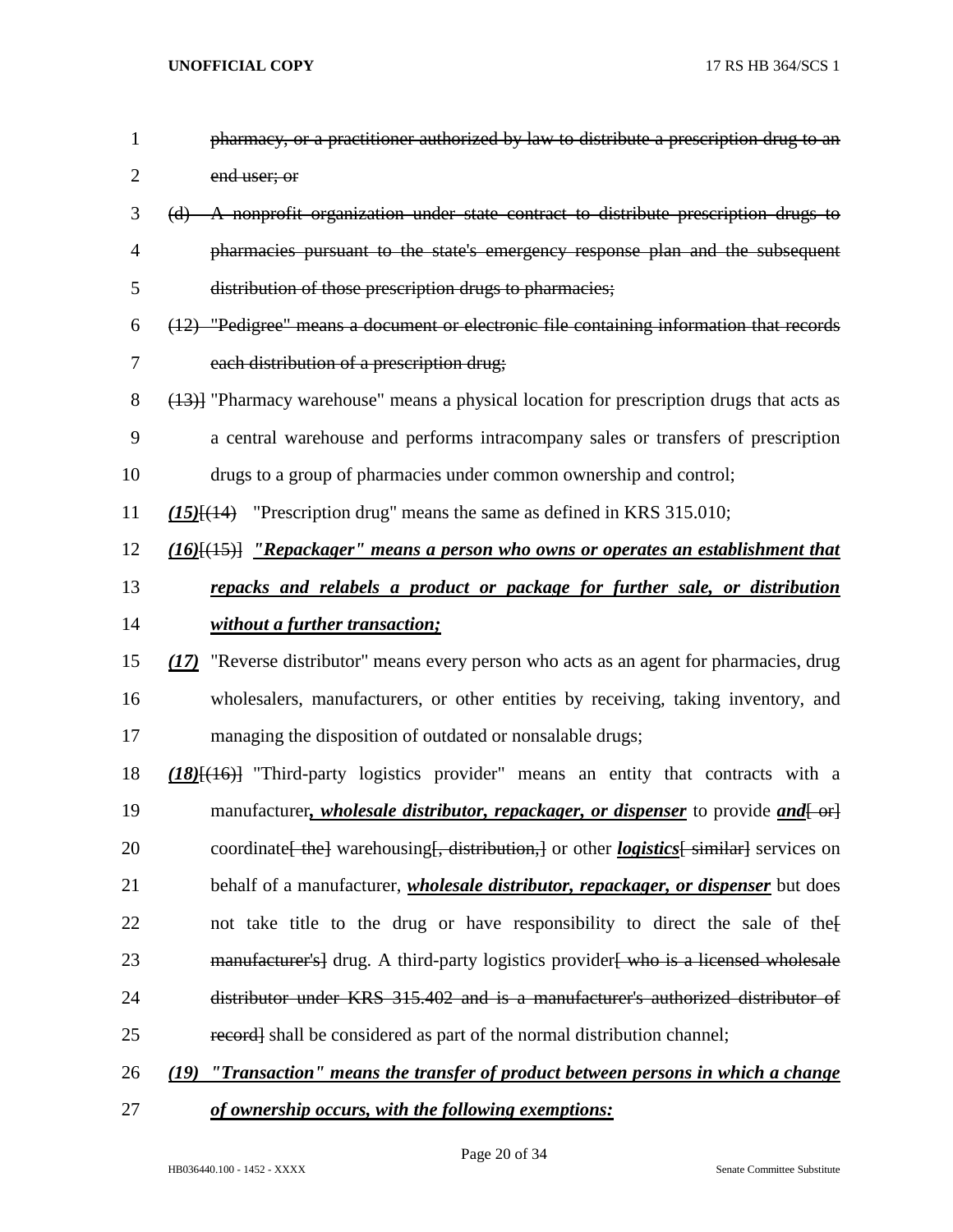| $\mathbf{1}$   | (a)                         | Intracompany distribution of any product between members of an affiliate             |
|----------------|-----------------------------|--------------------------------------------------------------------------------------|
| $\overline{2}$ |                             | or within a manufacturer;                                                            |
| 3              | (b)                         | The distribution of a product among hospitals or other health care entities          |
| 4              |                             | <u>that are under common control;</u>                                                |
| 5              | (c)                         | The distribution of a product for emergency medical reasons including a              |
| 6              |                             | <u>public health emergency declaration pursuant to Section 319 of the Federal</u>    |
| 7              |                             | <b>Public Health Service Act, except that a drug shortage not caused by a</b>        |
| 8              |                             | <i>public health emergency shall not constitute an emergency medical reason;</i>     |
| 9              | (d)                         | The dispensing of a product pursuant to a prescription executed in                   |
| 10             |                             | accordance with Section 503(b)(1) of the Federal Food, Drug, and Cosmetic            |
| 11             |                             | <u>Act;</u>                                                                          |
| 12             | (e)                         | The distribution of product samples by a manufacturer or a licensed                  |
| 13             |                             | wholesale distributor in accordance with Section 503(d) of the Federal               |
| 14             |                             | <b>Food, Drug, and Cosmetic Act;</b>                                                 |
| 15             | (f)                         | <b>The distribution of blood or blood components intended for transfusion;</b>       |
| 16             | $\left( \mathbf{g} \right)$ | The distribution of minimal quantities of product by a licensed retail               |
| 17             |                             | pharmacy to a licensed practitioner for office use;                                  |
| 18             | (h)                         | The sale, purchase, or trade of a drug or an offer to sell, purchase, or trade       |
| 19             |                             |                                                                                      |
|                |                             | a drug by a charitable organization described in Section $50I(c)(3)$ of the          |
| 20             |                             | <b>Internal Revenue Code of 1986 to a nonprofit affiliate of the organization to</b> |
| 21             |                             | <i>the extent otherwise permitted by law;</i>                                        |
| 22             | (i)                         | The distribution of a product pursuant to the sale or merger of a pharmacy           |
| 23             |                             | or pharmacies or a wholesale distributor or wholesale distributors, except           |
| 24             |                             | that any records required to be maintained for the product shall be                  |
| 25             |                             | transferred to the new owner of the pharmacy or pharmacies or wholesale              |
| 26             |                             | distributor or wholesale distributors;                                               |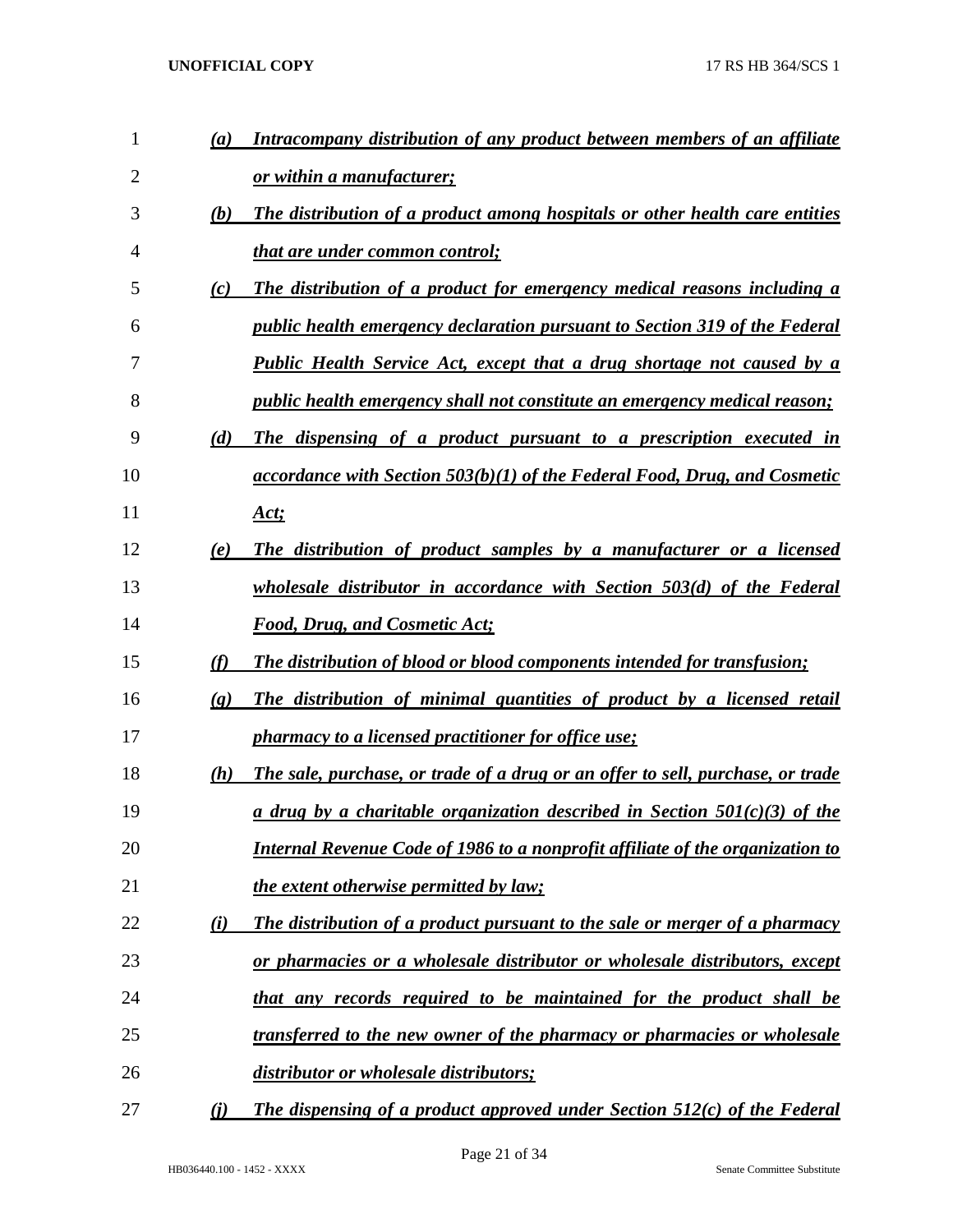| 1  |                   | <b>Food, Drug, and Cosmetic Act;</b>                                           |
|----|-------------------|--------------------------------------------------------------------------------|
| 2  | $\left( k\right)$ | Products transferred to or from any facility that is licensed by the Nuclear   |
| 3  |                   | <b>Regulatory Commission or by the state pursuant to an agreement with the</b> |
| 4  |                   | commission under Section 274 of the Federal Atomic Energy Act, 42 U.S.C.       |
| 5  |                   | <u>sec. 2021;</u>                                                              |
| 6  | (l)               | A combination product that is not subject to approval under Section 505 of     |
| 7  |                   | the Federal Drug Quality and Security Act or licensure under Section 351       |
| 8  |                   | of the Federal Public Health Service Act, and that is:                         |
| 9  |                   | A product composed of a device and one $(1)$ or more other regulated           |
| 10 |                   | components such as a drug or drug device, a biologic or biologic               |
| 11 |                   | device, or a drug and biologic or drug and biologic device that are            |
| 12 |                   | physically, chemically, or otherwise combined or mixed and produced            |
| 13 |                   | as a single entity;                                                            |
| 14 |                   | Two (2) or more separate products packaged together in a single<br>2.          |
| 15 |                   | package or as a unit and composed of a drug and device or device and           |
| 16 |                   | biological product; or                                                         |
| 17 |                   | Two (2) or more finished medical devices plus one (1) or more drug or<br>3.    |
| 18 |                   | biological products that are packaged together in what is referred to as       |
| 19 |                   | <u>a medical convenience kit as described in subparagraph (m) of this</u>      |
| 20 |                   | section;                                                                       |
| 21 | (m)               | The distribution of a medical convenience kit or collection of finished        |
| 22 |                   | medical devices which may include a product or biological product,             |
| 23 |                   | assembled in kit form strictly for the convenience of the purchaser or user,   |
| 24 |                   | <u>if:</u>                                                                     |
| 25 |                   | The medical convenience kit is assembled in an establishment that is<br>1.     |
| 26 |                   | registered with the federal Food and Drug Administration as a device           |
| 27 |                   | manufacturer in accordance with Section $510(b)(2)$ of the Federal             |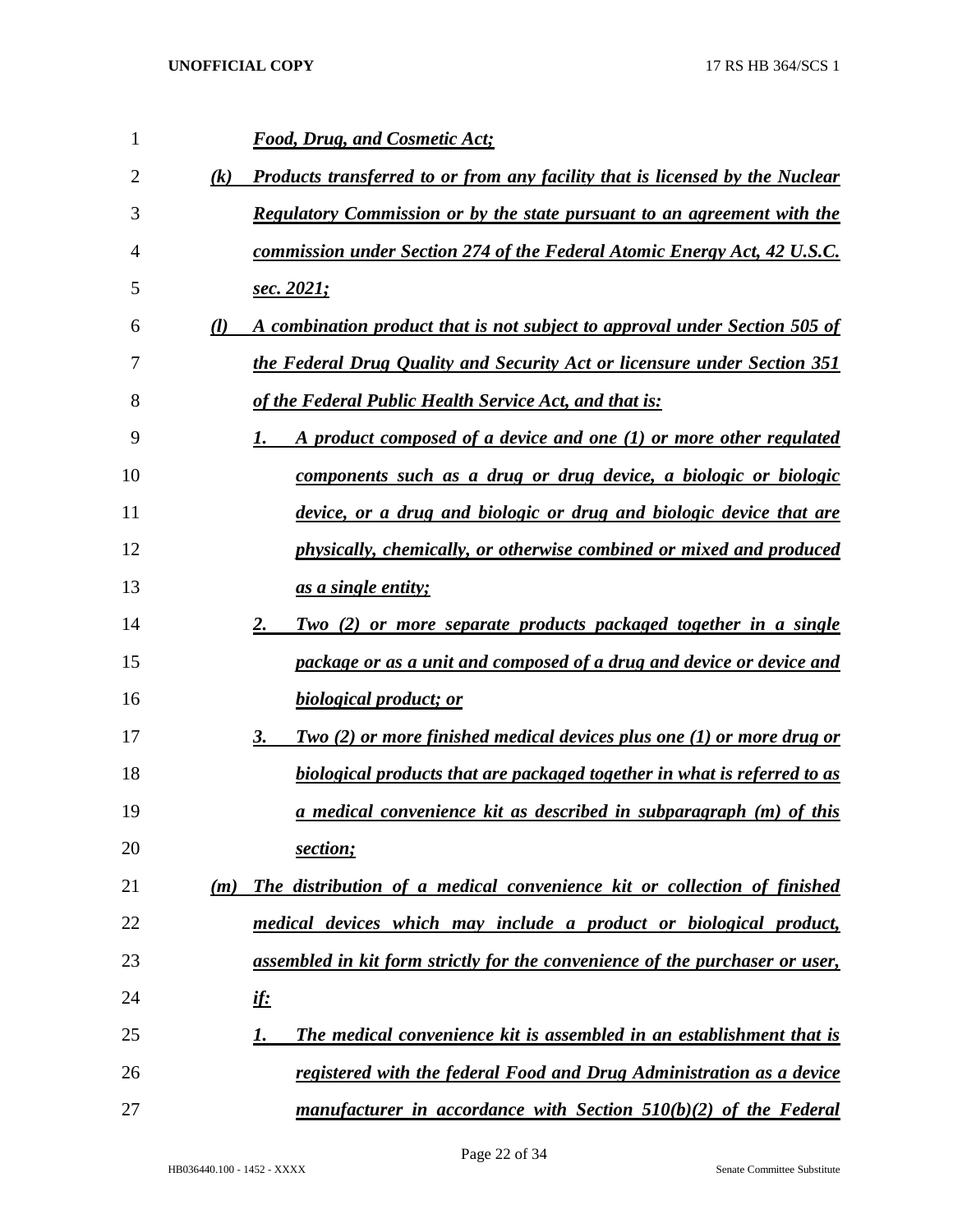| 1  | <b>Food, Drug, and Cosmetic Act;</b>                                                                 |
|----|------------------------------------------------------------------------------------------------------|
| 2  | The medical convenience kit does not contain a controlled substance<br><u>2.</u>                     |
| 3  | that appears in a schedule contained in the Federal Comprehensive                                    |
| 4  | <b>Drug Abuse Prevention and Control Act of 1970;</b>                                                |
| 5  | In the case of a medical convenience kit that includes a product, the<br>3.                          |
| 6  | <i><u><b>person that manufacturers the kit:</b></u></i>                                              |
| 7  | <b>Purchased the product directly from the pharmaceutical</b><br><b>a.</b>                           |
| 8  | manufacturer or from a wholesale distributor that purchased the                                      |
| 9  | product directly from the pharmaceutical manufacturer; and                                           |
| 10 | Does not alter the primary container or label of the product as<br>$\mathbf{b}$ .                    |
| 11 | purchased from the manufacturer or wholesale distributor; and                                        |
| 12 | In the case of a medical convenience kit that includes a product, the<br>4.                          |
| 13 | <i>product is:</i>                                                                                   |
| 14 | An intravenous solution intended for the replenishment of fluids<br>а.                               |
| 15 | <u>and electrolytes;</u>                                                                             |
| 16 | A product intended to maintain the equilibrium of water and<br>$b_{\cdot\cdot\cdot}$                 |
| 17 | minerals in the body;                                                                                |
| 18 | A product intended for irrigation or reconstitution;                                                 |
| 19 | An anesthetic;<br>$\boldsymbol{d.}$                                                                  |
| 20 | An anticoagulant;<br>e.                                                                              |
| 21 | A vasopressor; or                                                                                    |
| 22 | A sympathomimetic;<br>g.                                                                             |
| 23 | The distribution of an intravenous product that, by its formulation, is<br>(n)                       |
| 24 | intended for the replenishment of fluids and electrolytes such as sodium,                            |
| 25 | chloride, and potassium, or calories such as dextrose and amino acids;                               |
| 26 | The distribution of an intravenous product used to maintain the equilibrium<br>$\boldsymbol{\omega}$ |
| 27 | of water and minerals in the body, such as dialysis solutions;                                       |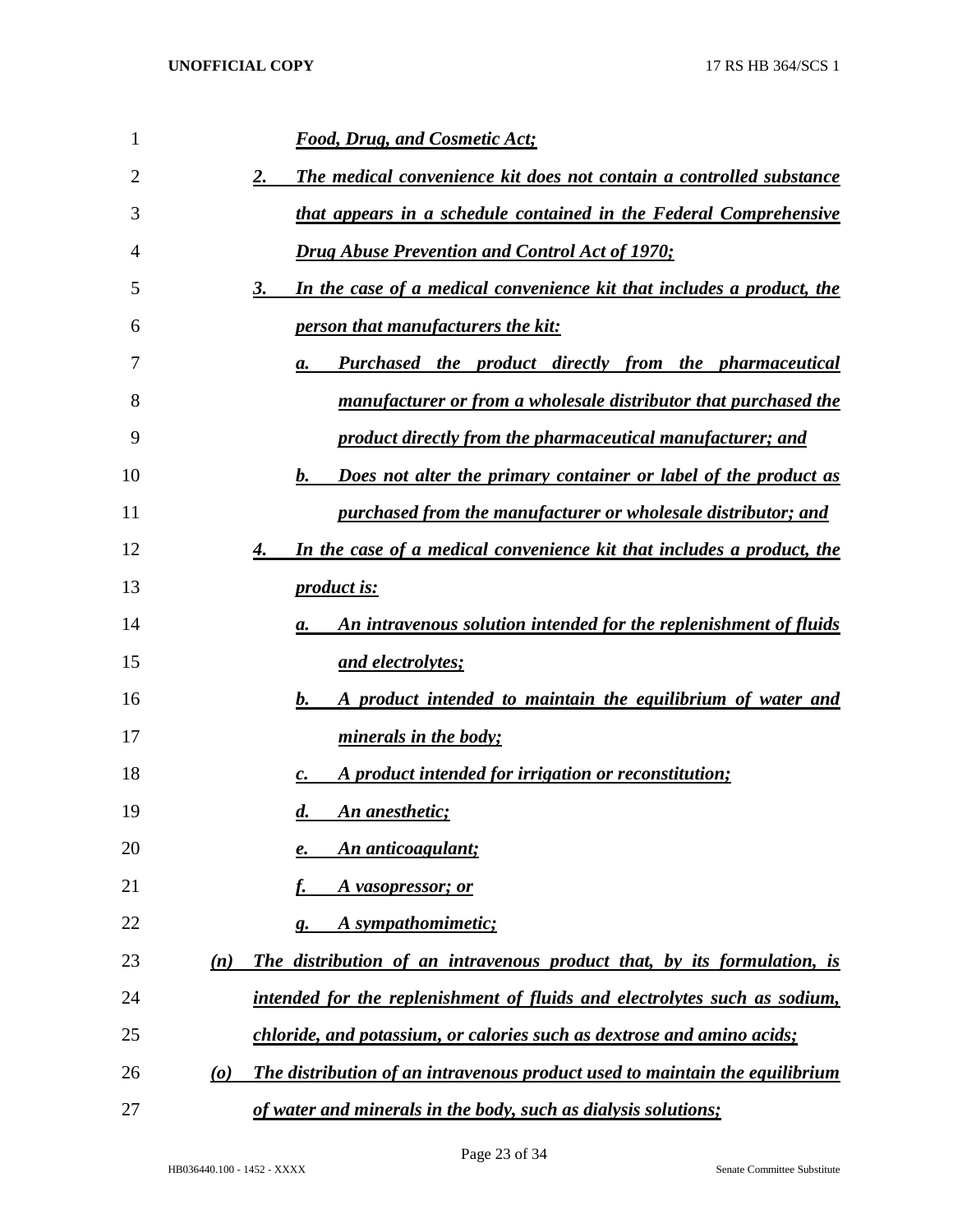| 1              | (p)                       | The distribution of a product that is intended for irrigation, or sterile water,            |
|----------------|---------------------------|---------------------------------------------------------------------------------------------|
| $\overline{2}$ |                           | whether intended for such purposes or for injection;                                        |
| 3              | $\left(\mathbf{q}\right)$ | The distribution of a medical gas as defined in Section 575 of the Federal                  |
| 4              |                           | <b>Food, Drug, and Cosmetic Act; or</b>                                                     |
| 5              | (r)                       | The distribution or sale of any licensed product under Section 351 of the                   |
| 6              |                           | <b>Federal Public Health Service Act that meets the definition of a device</b>              |
| 7              |                           | <u>under Section 201(h) of the Federal Food, Drug, and Cosmetic Act;</u>                    |
| 8              |                           | $(20)$ [ $(17)$ ] "Wholesale distribution" means the distribution of a prescription drug to |
| 9              |                           | persons other than an end user, but does not include:                                       |
| 10             | (a)                       | Intracompany sales or transfers;                                                            |
| 11             | (b)                       | The sale, purchase, distribution, trade, or transfer of a prescription drug for             |
| 12             |                           | emergency medical reasons;                                                                  |
| 13             | (c)                       | The distribution of prescription drug samples by a manufacturer or authorized               |
| 14             |                           | distributor;                                                                                |
| 15             | (d)                       | Drug returns or transfers to the original manufacturer, original wholesale                  |
| 16             |                           | distributor, or transfers to a reverse distributor or third-party returns processor;        |
| 17             | (e)                       | The sale, purchase, or trade of a drug pursuant to a prescription;                          |
| 18             | (f)                       | The delivery of a prescription drug by a common carrier;                                    |
| 19             | (g)                       | The purchase or acquisition by a health-care entity or pharmacy that is a                   |
| 20             |                           | member of a group purchasing organization of a drug for its own use from the                |
| 21             |                           | group purchasing organization, or health-care entities or pharmacies that are               |
| 22             |                           | members of the group organization;                                                          |
| 23             | (h)                       | The sale, purchase, distribution, trade, or transfer of a drug by a charitable              |
| 24             |                           | health-care entity to a nonprofit affiliate of the organization as otherwise                |
| 25             |                           | permitted by law;                                                                           |
| 26             | (i)                       | The sale, transfer, merger, or consolidation of all or part of the business of a            |
| 27             |                           | pharmacy with another pharmacy or pharmacies; or                                            |

Page 24 of 34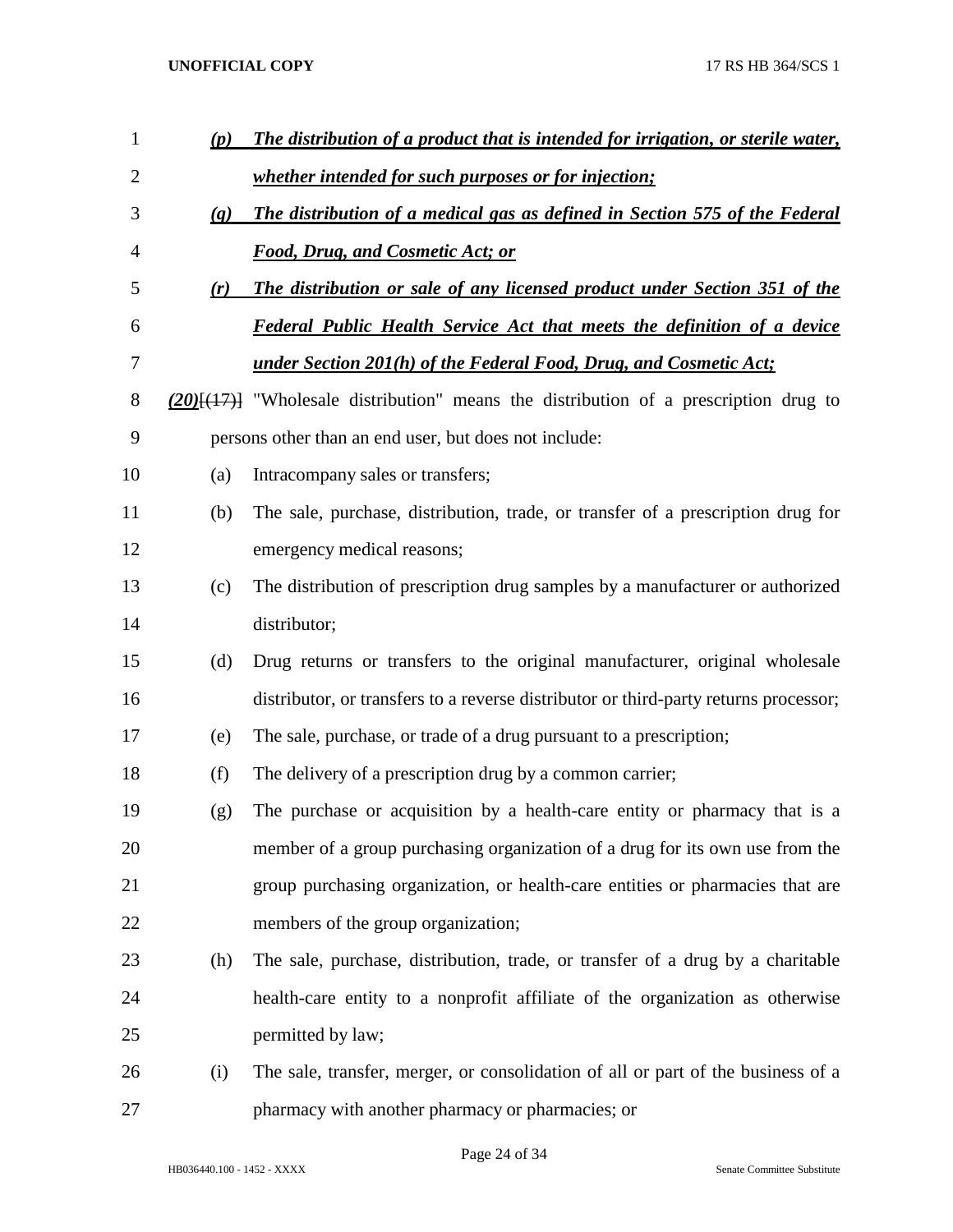| $\mathbf{1}$   | (i)              | The distribution of a prescription drug to a health-care practitioner or to                                    |
|----------------|------------------|----------------------------------------------------------------------------------------------------------------|
| $\overline{2}$ |                  | another pharmacy if the total number of units transferred during a twelve (12)                                 |
| 3              |                  | month period does not exceed five percent (5%) of the total number of all                                      |
| 4              |                  | units dispensed by the pharmacy during the immediate twelve (12) month                                         |
| 5              |                  | period; and                                                                                                    |
| 6              |                  | (21) <sup>[(18)]</sup> "Wholesale distributor" <i>or "virtual wholesale distributer"</i> means <i>a person</i> |
| 7              |                  | other than a manufacturer, a manufacturer's co-licensed partner, a third-party                                 |
| 8              |                  | <u>logistics provider, or repackager engaged in wholesale distribution as defined by</u>                       |
| 9              |                  | 21 U.S.C. sec. $353(e)(4)$ as amended by the Federal Drug Supply Chain Security                                |
| 10             |                  | Act an entity engaged in the wholesale distribution of prescription drugs, including                           |
| 11             |                  | but not limited to manufacturers, manufacturers' exclusive distributors, authorized                            |
| 12             |                  | distributors of record, drug wholesalers or distributors, third party logistics                                |
| 13             |                  | providers, third party returns processors, reverse distributors, and pharmacy                                  |
| 14             |                  | warehouses and retail pharmacies that engage in the wholesale distribution of a                                |
| 15             |                  | prescription drug].                                                                                            |
| 16             |                  | SECTION 5. A NEW SECTION OF KRS 315.400 TO 315.412 IS CREATED                                                  |
| 17             |                  | <b>TO READ AS FOLLOWS:</b>                                                                                     |
| 18             | $\mathcal{L}(I)$ | <b>Each facility of a third-party logistics provider located within Kentucky shall be</b>                      |
| 19             |                  | <i>licensed by the board prior to shipping a prescription drug:</i>                                            |
| 20             | (a)              | <b>Within the borders of Kentucky; or</b>                                                                      |
| 21             | (b)              | To a location outside the borders of Kentucky.                                                                 |
| 22             | (2)              | Licenses issued under subsection (1) of this section shall be renewed annually                                 |
| 23             | upon:            |                                                                                                                |
| 24             | (a)              | <b>Completion of an application; and</b>                                                                       |
| 25             | (b)              | Payment of a renewal fee as established by administrative regulations                                          |
| 26             |                  | promulgated by the board.                                                                                      |
|                |                  |                                                                                                                |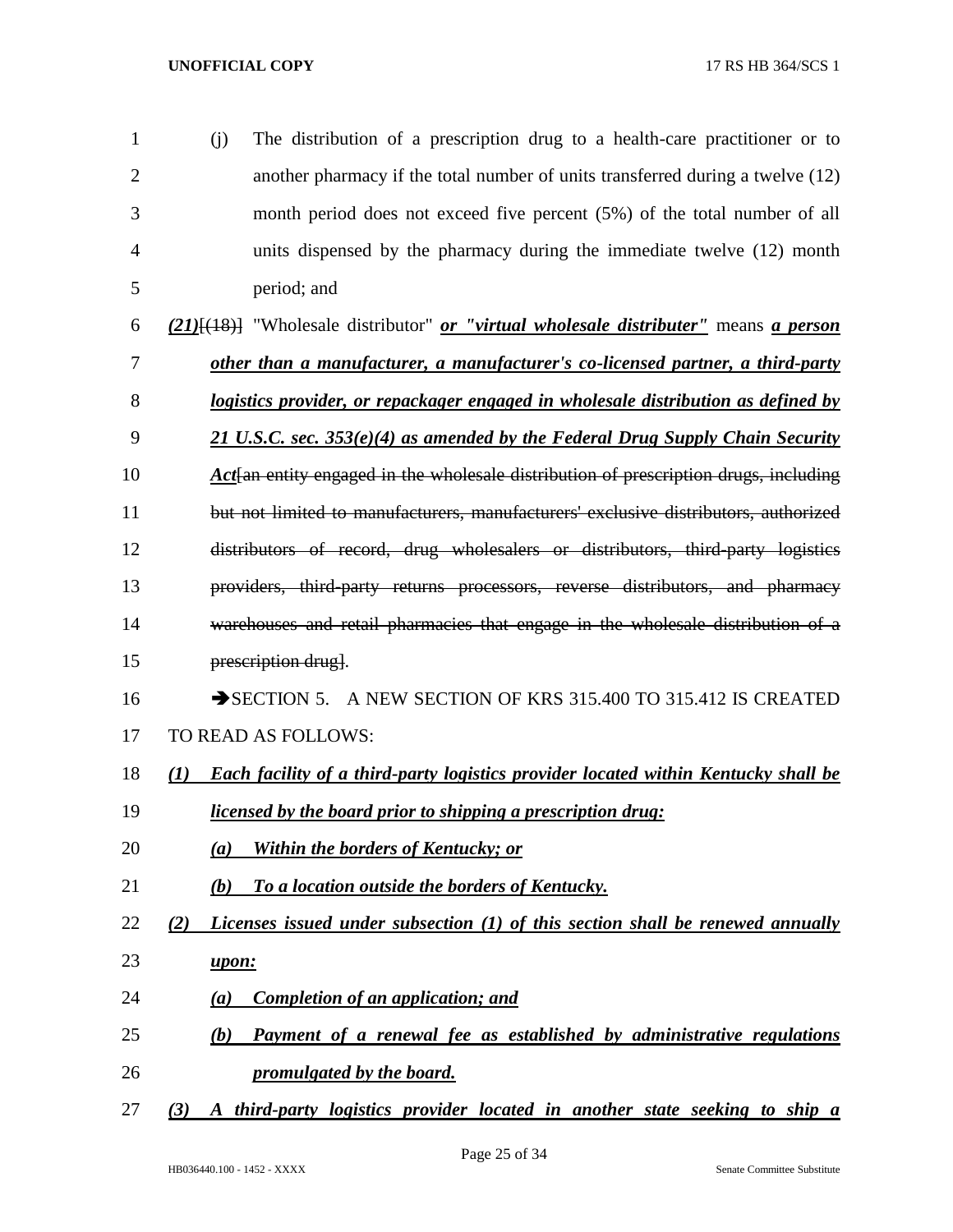| 1  | prescription drug into Kentucky shall provide documentation upon request by the           |
|----|-------------------------------------------------------------------------------------------|
| 2  | by the board or its staff that the third-party logistics provider is licensed as a        |
| 3  | <i>third-party logistics provider by:</i>                                                 |
| 4  | The state from which the third-party logistics provider ships, if that state<br>(a)       |
| 5  | <u>licenses third-party logistics providers; or</u>                                       |
| 6  | <b>The United States Food and Drug Administration.</b><br>(b)                             |
| 7  | A third-party logistics provider license shall be valid only for the name,<br>(4)         |
| 8  | <u>ownership, and location listed on the license. Changes of name, ownership, or</u>      |
| 9  | location shall require a new third-party logistics provider license.                      |
| 10 | Changes in information required for licensure shall be reported to the board, in<br>(5)   |
| 11 | <u>writing, within ten (10) days of the change.</u>                                       |
| 12 | A third-party logistics provider shall not operate from a place of residence.<br>(6)      |
| 13 | A third-party logistics provider facility shall be located apart and separate from<br>(7) |
| 14 | any retail pharmacy licensed by the board.                                                |
| 15 | A third-party logistics provider shall publicly display all licenses and have the<br>(8)  |
| 16 | most recent state and federal inspection reports readily available.                       |
| 17 | SECTION 6. A NEW SECTION OF KRS 315.400 TO 315.412 IS CREATED                             |
| 18 | TO READ AS FOLLOWS:                                                                       |
| 19 | An applicant for licensure as a third-party logistics provider shall submit a<br>$\bf(1)$ |
| 20 | satisfactorily completed board-approved application along with the required fee.          |
| 21 | <b>New applicants shall provide, at minimum, the following:</b>                           |
| 22 | The applicant's full name, all trade or business names used, full business<br>(a)         |
| 23 | address, and telephone number;                                                            |
| 24 | Type of ownership, whether individual, partnership, limited liability<br><u>(b)</u>       |
| 25 | company, or corporation;                                                                  |
| 26 | Name of the owner or owners, including:<br>(c)                                            |
| 27 | If a person, the name, address, Social Security number, and date of<br>1.                 |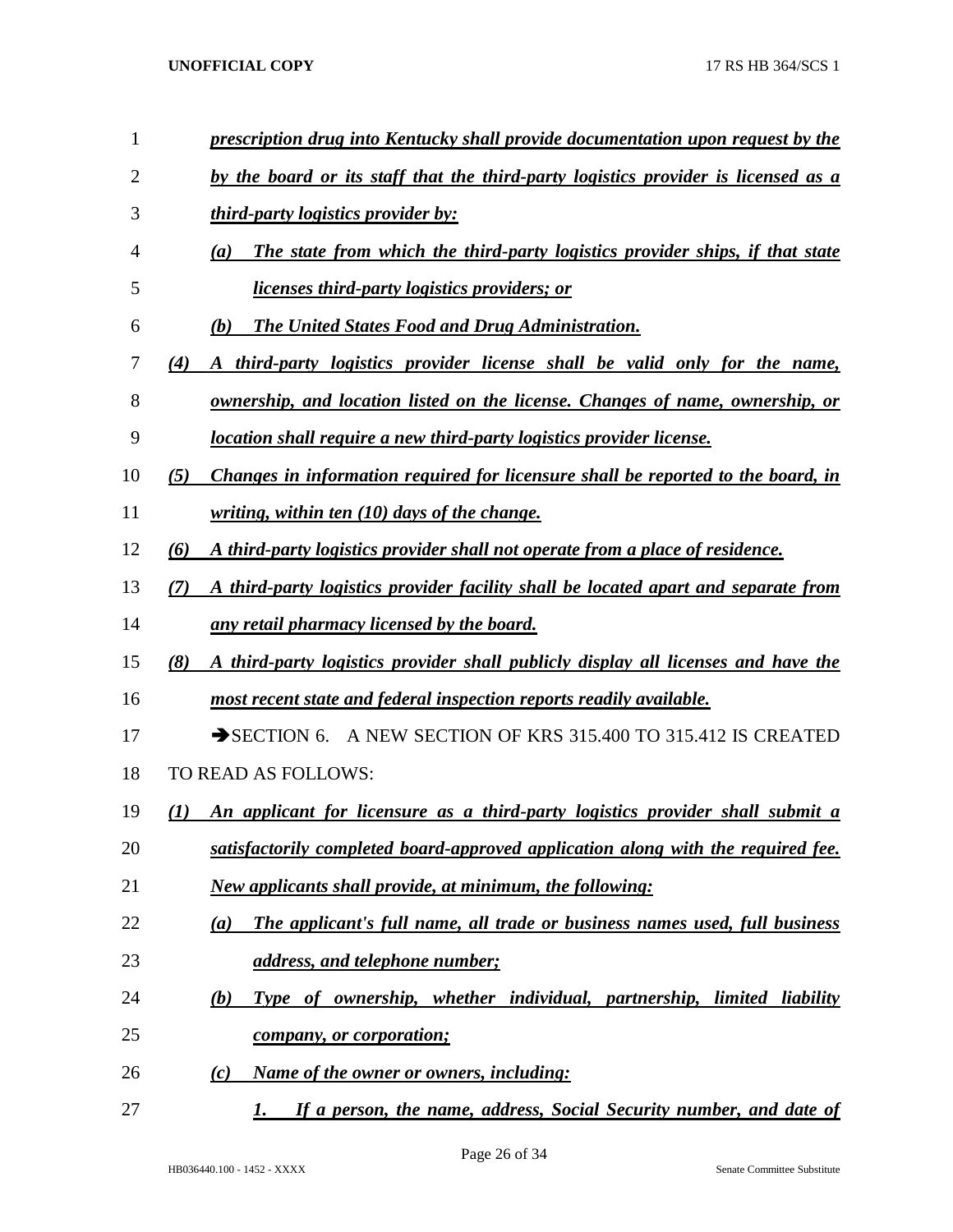| 1  | birth;                                                                                               |
|----|------------------------------------------------------------------------------------------------------|
| 2  | If other than a person, the name, address, Social Security number,<br>$2_{.}$                        |
| 3  | and date of birth of each partner, limited liability company member, or                              |
| 4  | corporate officer and corporate director, and the federal employer                                   |
| 5  | <i><u><b>identification number;</b></u></i>                                                          |
| 6  | If a corporation, the state of incorporation; and<br>3.                                              |
| 7  | If a publicly traded corporation, the information described in<br>4.                                 |
| 8  | subparagraph 2. of this paragraph is not required for corporate                                      |
| 9  | officers and corporate directors; and                                                                |
| 10 | Upon the board's written request, a list of all manufacturers, wholesale<br>(d)                      |
| 11 | distributors, and dispensers for whom the third-party logistics provider                             |
| 12 | <i>provides services.</i>                                                                            |
| 13 | The board may use a board-approved outside agency, if permitted by federal law,<br>(2)               |
| 14 | to inspect third-party logistics providers.                                                          |
| 15 | SECTION 7. A NEW SECTION OF KRS 315.400 TO 315.412 IS CREATED                                        |
| 16 | TO READ AS FOLLOWS:                                                                                  |
| 17 | The board shall consider, at a minimum, the following factors in determining the<br>$\mathcal{L}(I)$ |
| 18 | eligibility for initial licensure and renewal of third-party logistics providers:                    |
| 19 | A finding by a law enforcement agency or regulatory agency that the<br>(a)                           |
| 20 | applicant or any owners of an applicant has violated federal, state, or local                        |
| 21 | <u>laws;</u>                                                                                         |
| 22 | Suspension, revocation, or any other sanction against a license currently or<br>(b)                  |
| 23 | previously held by the applicant or any of its owners for a violation of                             |
| 24 | <i>federal or state law;</i>                                                                         |
| 25 | A finding that the applicant or any of its owners are guilty of or pleaded<br>$\left( c\right)$      |
| 26 | guilty or nolo contendere to violating federal, state, or local laws;                                |
| 27 | The furnishing by the applicant of false or fraudulent material in any<br>(d)                        |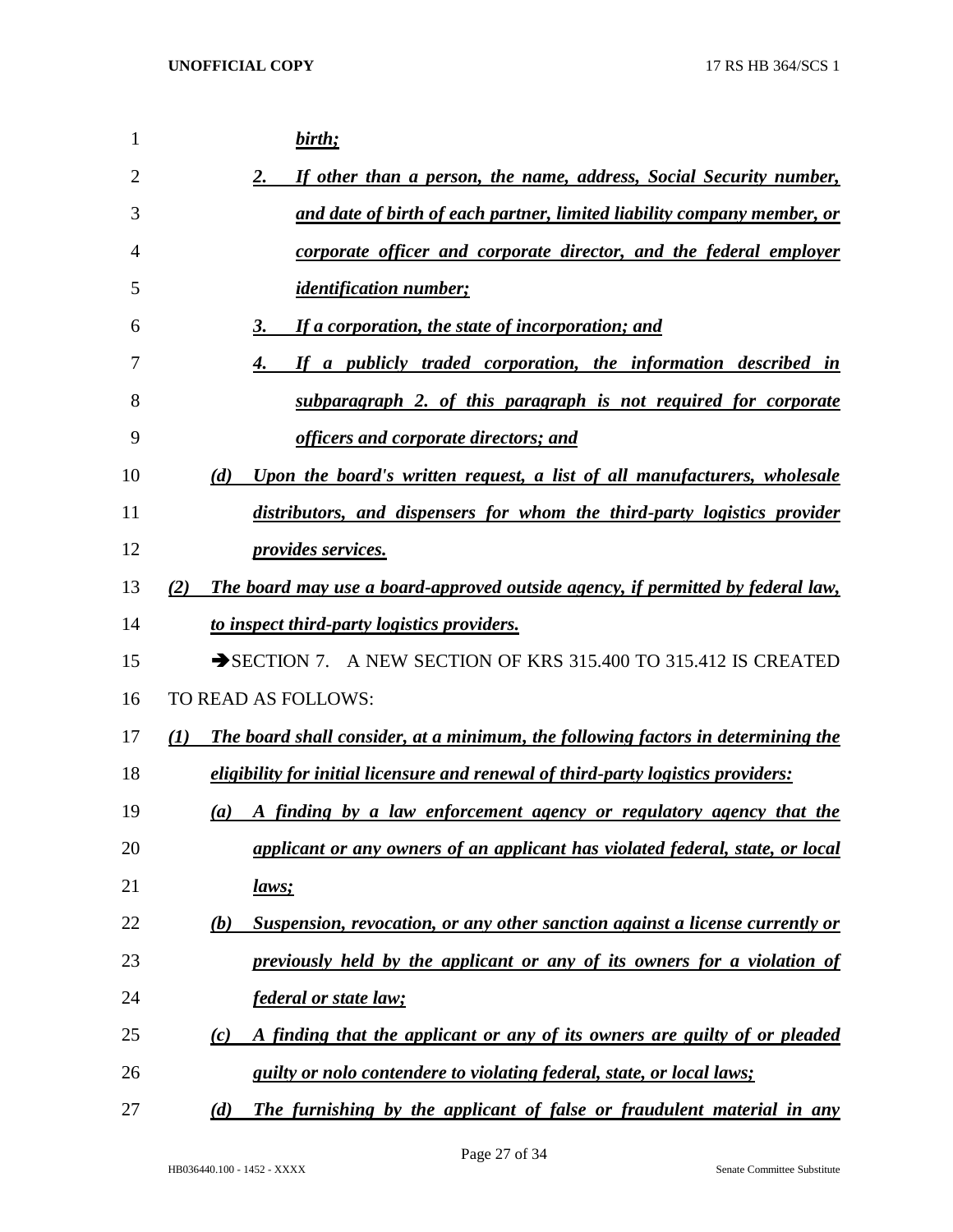| 1              | <i>application;</i>                                                                         |
|----------------|---------------------------------------------------------------------------------------------|
| $\overline{2}$ | Failure to maintain or make available to the board or to federal, state, or<br>(e)          |
| 3              | local law enforcement officials the records required to be maintained by                    |
| $\overline{4}$ | third-party logistics providers; and                                                        |
| 5              | Any other factors or qualifications that the board considers relevant to and<br>(f)         |
| 6              | consistent with the public health and safety. Any factors inconsistent with                 |
| 7              | federal standards shall not be applied.                                                     |
| 8              | A licensee who has no record of providing third-party logistics services involving<br>(2)   |
| 9              | prescription drugs during a routine inspection may have its subsequent renewal              |
| 10             | application referred to the board for review and possible discipline, and the board         |
| 11             | may require the licensee to appear before the board at the review.                          |
| 12             | A third-party logistics provider shall have and follow a diversion detection and<br>(3)     |
| 13             | loss prevention plan that includes all prescription drugs, which shall be                   |
| 14             | <i>immediately available to the board or its agents upon request.</i>                       |
| 15             | The board shall have the right to deny licensure if it determines that granting the<br>(4)  |
| 16             | <u>license would not be consistent with public health and safety.</u>                       |
| 17             | A NEW SECTION OF KRS 315.400 TO 315.412 IS CREATED<br>SECTION 8.                            |
| 18             | TO READ AS FOLLOWS:                                                                         |
| 19             | Third-party logistics providers shall establish and maintain for board inspection<br>(I)    |
| 20             | <u>a list of each partner, limited liability company member, and corporate officer</u>      |
| 21             | and director, including a description of the duties and the qualifications of each.         |
| 22             | (2)<br>third-party logistics provider shall not have as an owner or designated<br>$\bm{A}$  |
| 23             | representative anyone convicted of a felony for conduct relating to:                        |
| 24             | Providing third-party logistics services involving prescription drugs;<br>(a)               |
| 25             | (b)<br><u>A violation of 21 U.S.C. sec. 331(i) or (k); or</u>                               |
| 26             | A violation of 18 U.S.C. sec. 1365 relating to product tampering.<br>(c)                    |
| 27             | third-party logistics provider shall not have, as an owner or designated<br>(3)<br>$\bm{A}$ |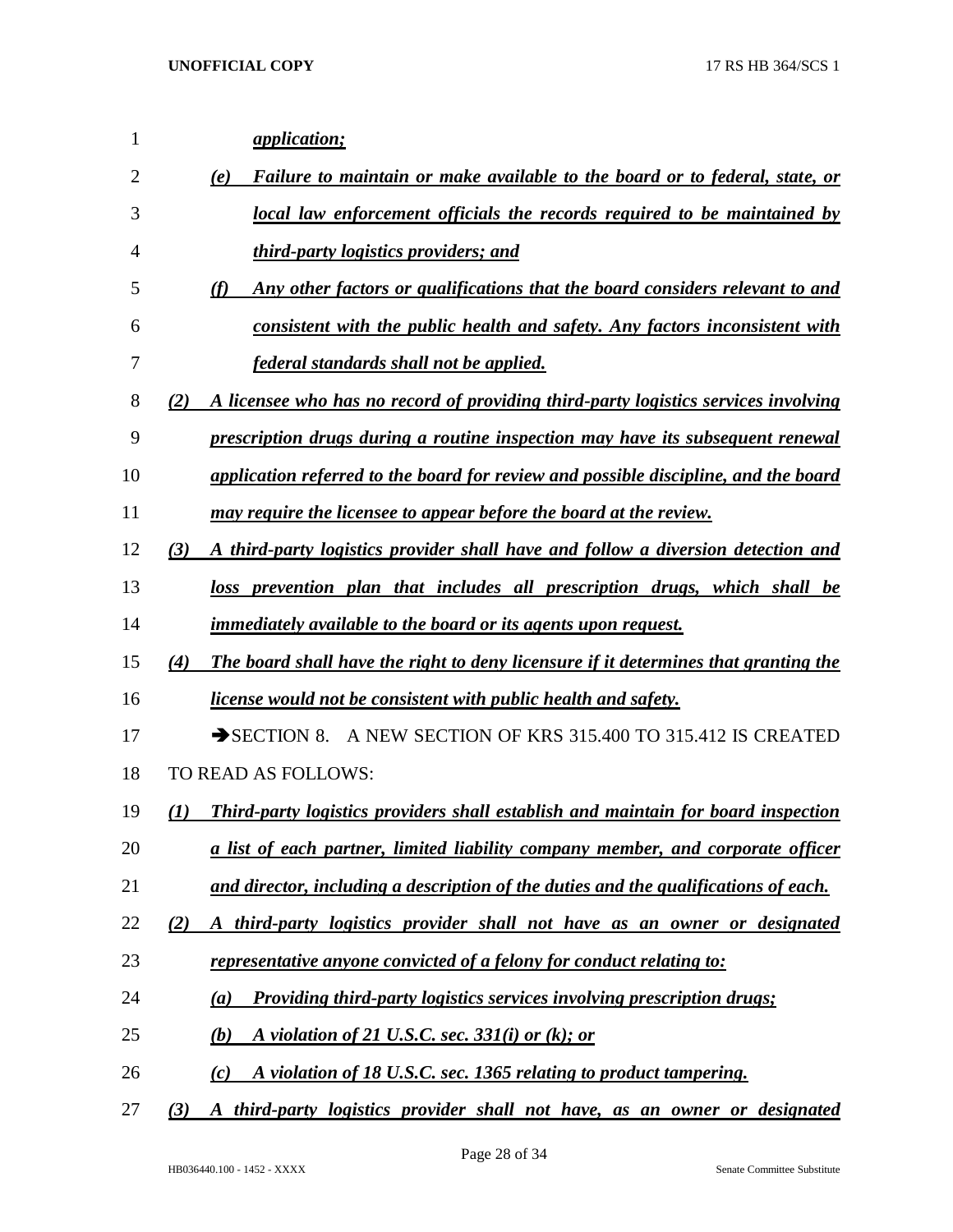| 1              |     | representative, anyone who has violated federal or state requirements for third-    |
|----------------|-----|-------------------------------------------------------------------------------------|
| $\overline{2}$ |     | party logistics provider licensure and presented a threat of serious adverse health |
| 3              |     | consequences or death to humans.                                                    |
| $\overline{4}$ |     | A NEW SECTION OF KRS 315.400 TO 315.412 IS CREATED<br>$\rightarrow$ SECTION 9.      |
| 5              |     | TO READ AS FOLLOWS:                                                                 |
| 6              | (1) | A third-party logistics provider shall operate in compliance with all applicable    |
| 7              |     | federal, state, and local laws and regulations, including but not limited to:       |
| 8              |     | The Drug Supply Chain Security Act of 2013 and rules promulgated<br>(a)             |
| 9              |     | thereunder; and                                                                     |
| 10             |     | The storage practices set out in 21 U.S.C. sec. $360$ eee- $3(d)(2)(C)$<br>(b)      |
| 11             | (2) | A third-party logistics provider shall allow the board and authorized federal,      |
| 12             |     | state, and local law enforcement officials to enter and inspect its premises and    |
| 13             |     | delivery vehicles, to audit its records and written operating procedures, and to    |
| 14             |     | confiscate prescription drugs and records to the extent authorized by law, rule, or |
| 15             |     | regulation.                                                                         |
| 16             | (3) | Failure to operate in compliance with all applicable federal, state, and local laws |
| 17             |     | and regulations shall constitute unprofessional conduct pursuant to KRS             |
| 18             |     | $315.121(1)(a)$ .                                                                   |
| 19             |     | $\rightarrow$ SECTION 10.<br>A NEW SECTION OF KRS CHAPTER 315 IS CREATED TO         |
| 20             |     | <b>READ AS FOLLOWS:</b>                                                             |
| 21             | (1) | A medical gas wholesaler, whether located within the Commonwealth or                |
| 22             |     | operating within the Commonwealth from a location outside the Commonwealth,         |
| 23             |     | shall be licensed by the board. Each license application shall be a fee which       |
| 24             |     | shall:                                                                              |
| 25             |     | Be prescribed by administrative regulation promulgated by the board in an<br>(a)    |
| 26             |     | amount not to exceed two hundred fifty dollars (\$250); and                         |
| 27             |     | Not be increased by more than twenty-five dollars (\$25) per year.<br>(b)           |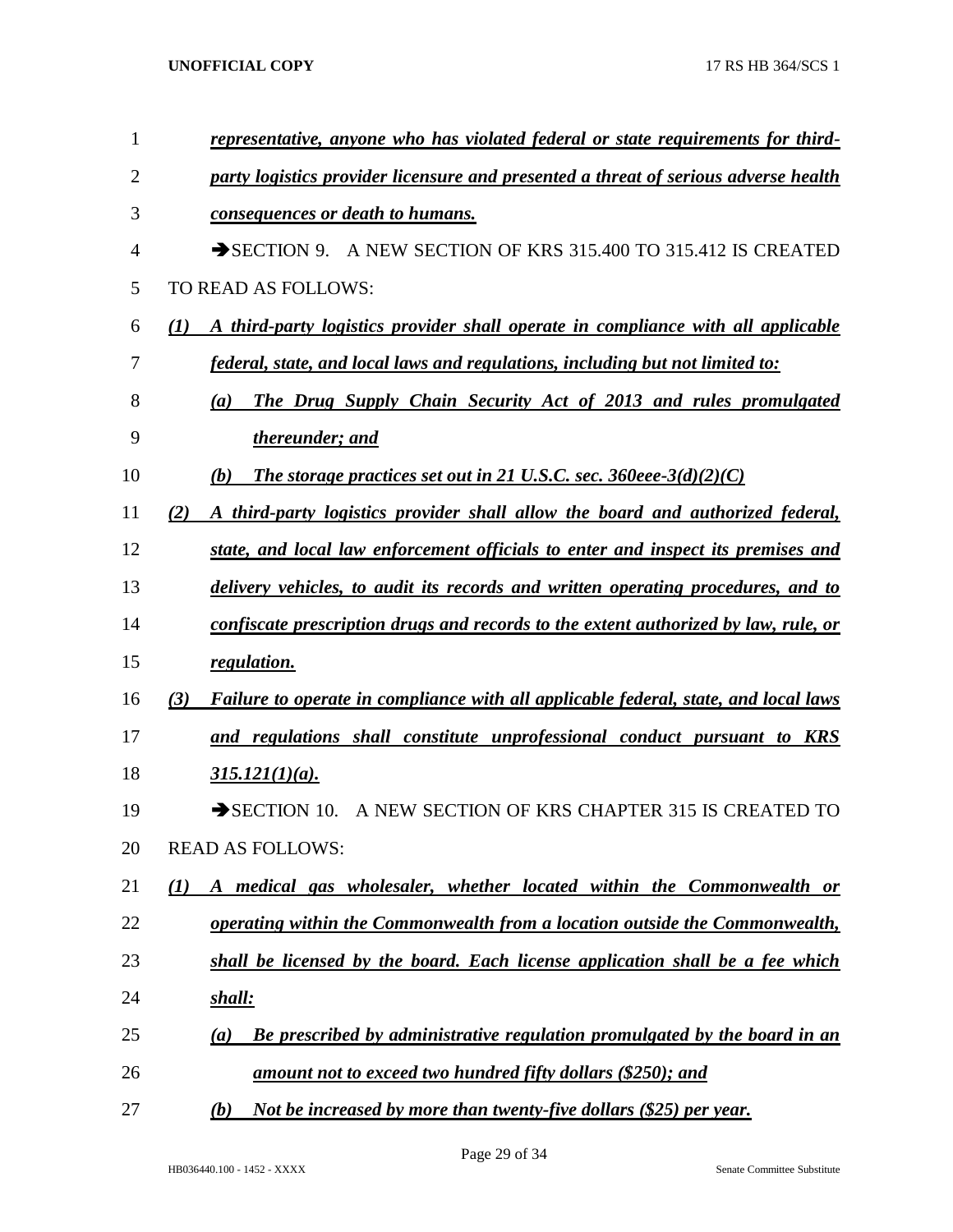*(2) A medical gas wholesaler shall be required to maintain accurate records of all drugs handled. Records shall be made available to agents of the board for inspection upon request. (3) Failure to report to the board or willful submission of inaccurate information shall be grounds for disciplinary action under KRS 315.121. (4) The board shall promulgate administrative regulations to specify the criteria for licensure and discipline of a medical gas wholesaler.* 8 Section 11. KRS 315.205 is amended to read as follows: Upon the request of an individual or his or her parent or guardian, a pharmacist who administers an immunization to an individual who is fourteen (14) to seventeen (17) years of age or an influenza vaccine to an individual who is nine (9) to thirteen (13) years of age, as authorized in KRS 315.010*(22)*[(21)], shall provide notification of the immunization to the individual's primary care provider. 14 Section 12. KRS 194A.450 is repealed and reenacted as a new section of KRS Chapter 315 to read as follows: For the purposes of *Sections 12 to 17 of this Act*[KRS 194A.450 to 194A.458]: (1) "Controlled substance" has the same meaning as in KRS 218A.010; (2) "Dispense" has the same meaning as in KRS 217.015; (3) "Health care provider" has the same meaning as in KRS 304.17A-005; (4) "Health facility" has the same meaning as in KRS 216B.015; (5) "Legend drug" has the same meaning as in KRS 217.015; (6) "Pharmacist" has the same meaning as in KRS 315.010; and (7) "Prescription drug" has the same meaning as in KRS 315.010. 24 Section 13. KRS 194A.452 is repealed and reenacted as a new section of KRS Chapter 315 to read as follows: 26 (1) The *board* Feabinet for Health and Family Services Ishall establish and maintain a legend drug repository program to support the donation of a legend drug or supplies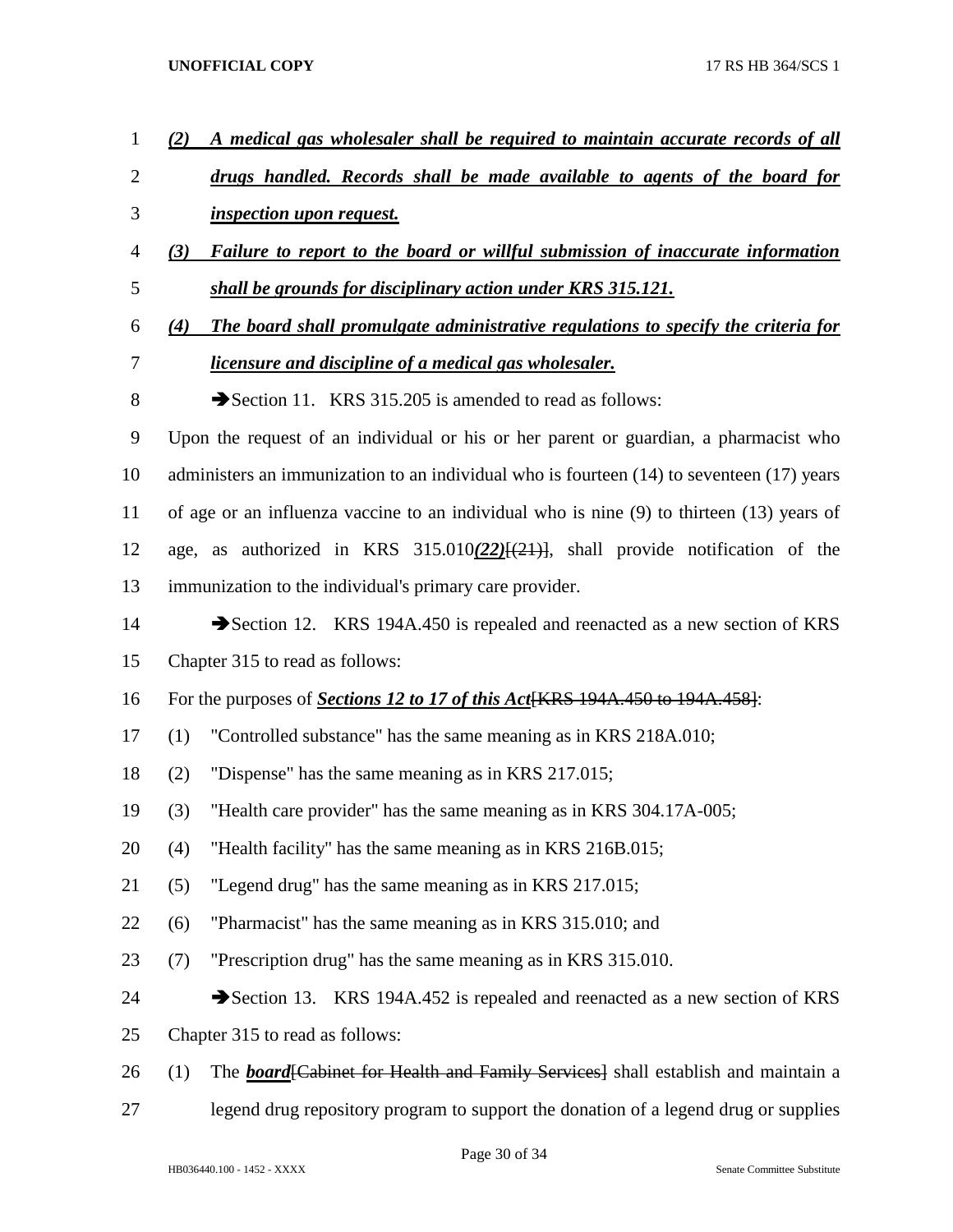needed to administer a legend drug for use by an individual who meets the eligibility criteria specified by an administrative regulation promulgated by the **board** [cabinet]. The repository program shall not accept any controlled substance. (2) Donations may be made on the premises of a health facility or pharmacy that elects to participate in the program and meets requirements specified by the *board*[cabinet] by an administrative regulation promulgated by the *board*[cabinet]. (3) The health facility may charge a handling fee to an individual who received a legend drug or supplies under the program established under this section, except that the fee shall not exceed the amount established by an administrative regulation 10 promulgated by the *board* [cabinet]. (4) A health facility or pharmacy that receives a donated legend drug under this section may distribute the legend drug or supplies to another eligible health facility or pharmacy for use under the program created under this section. (5) Nothing in this section or *Section 14 of this Act*[KRS 194A.454] shall require a health facility, pharmacy, pharmacist, or practitioner to participate in the program established in this section. 17 Section 14. KRS 194A.454 is repealed and reenacted as a new section of KRS Chapter 315 to read as follows: (1) A legend drug or supplies used to administer a legend drug may be accepted and dispensed under the program established in *Section 13 of this Act*[KRS 194A.452] only if the following requirements are met:

- (a) The legend drug or supplies needed to administer the legend drug is in its original, unopened, sealed, and tamper-evident unit dose packaging or, if packaged in single-unit doses, the single-unit dose packaging is unopened;
- (b) The legend drug is not classified as a controlled substance;
- (c) The legend drug or supplies needed to administer a legend drug is not adulterated or misbranded, as determined by a pharmacist employed by, or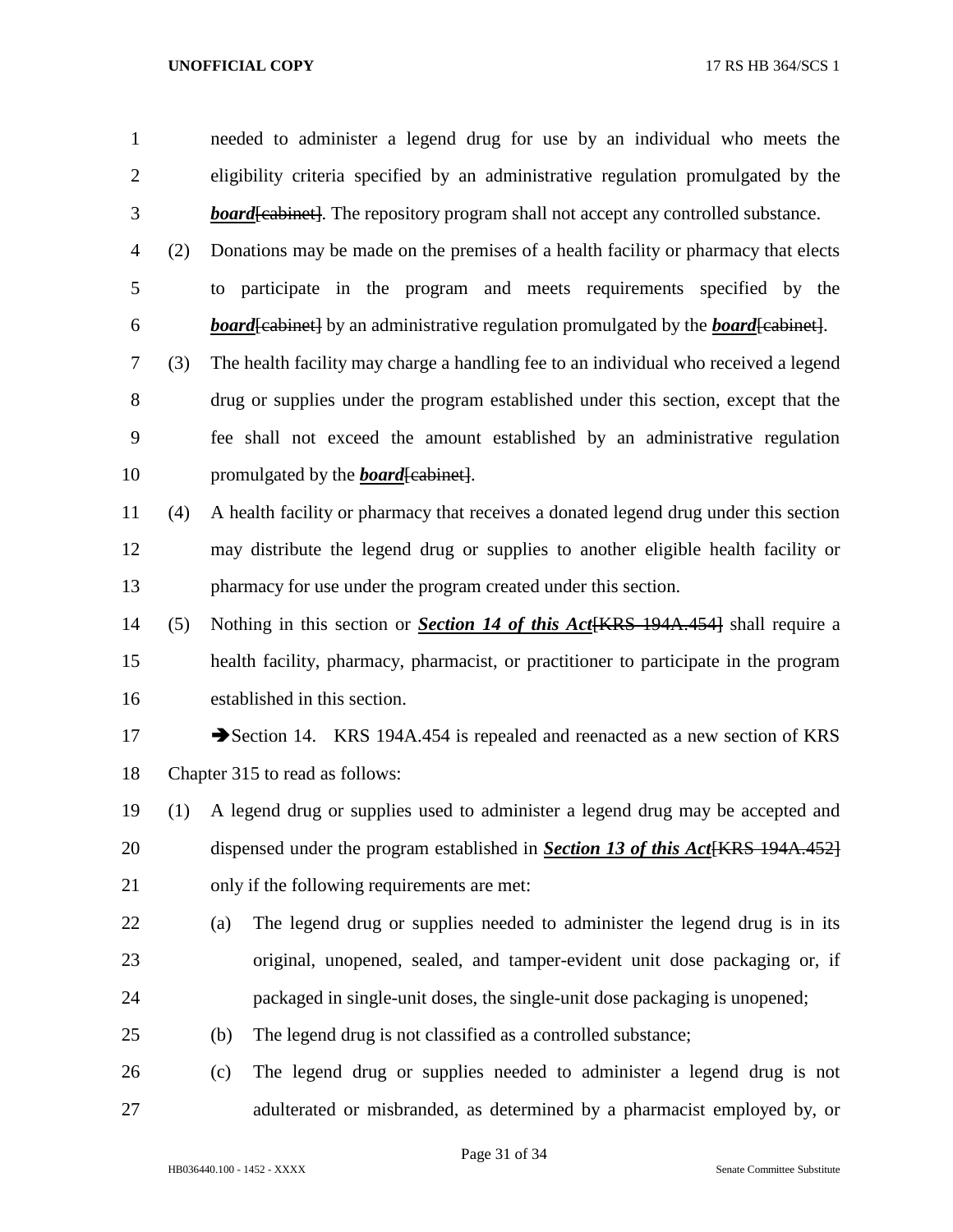- under contract with, the health facility or pharmacy, who shall inspect the drug or supplies needed to administer a legend drug before the drug or supplies are dispensed; and (d) The legend drug or supplies needed to administer a legend drug are prescribed by a physician, advanced practice registered nurse, or physician assistant and dispensed by a pharmacist. (2) No legend drug or supplies needed to administer a legend drug that are donated for use under this section may be resold. 9 Section 15. KRS 194A.456 is repealed and reenacted as a new section of KRS Chapter 315 to read as follows:
- (1) Unless the manufacturer of a legend drug or supply needed to administer a legend drug exercises bad faith or fails to exercise ordinary care, the manufacturer of a legend drug or supply shall not be subject to criminal or civil liability for injury, death, or loss to a person or property for matters related to the donation, acceptance, or dispensing of the drug or supply under the legend drug repository created under **Section 13 of this Act** KRS 194A.452, including liability for failure to transfer or communicate product or consumer information or the expiration date of the donated 18 drug or supply.
- (2) Health facilities, pharmacies, and health care providers shall be immune from civil liability for injury to or the death of an individual to whom a legend drug or supply is dispensed and shall not be subject to disciplinary action for unprofessional conduct for their acts or omissions related to donating, accepting, distributing, or 23 dispensing a legend drug or supply under *Sections 12 to 17 of this Act* [KRS] 24 194A.450 to 194A.458, unless the act or omission involves reckless, wanton, or intentional misconduct or the act or omission results from failure to exercise ordinary care.
- 

27 Section 16. KRS 194A.458 is repealed and reenacted as a new section of KRS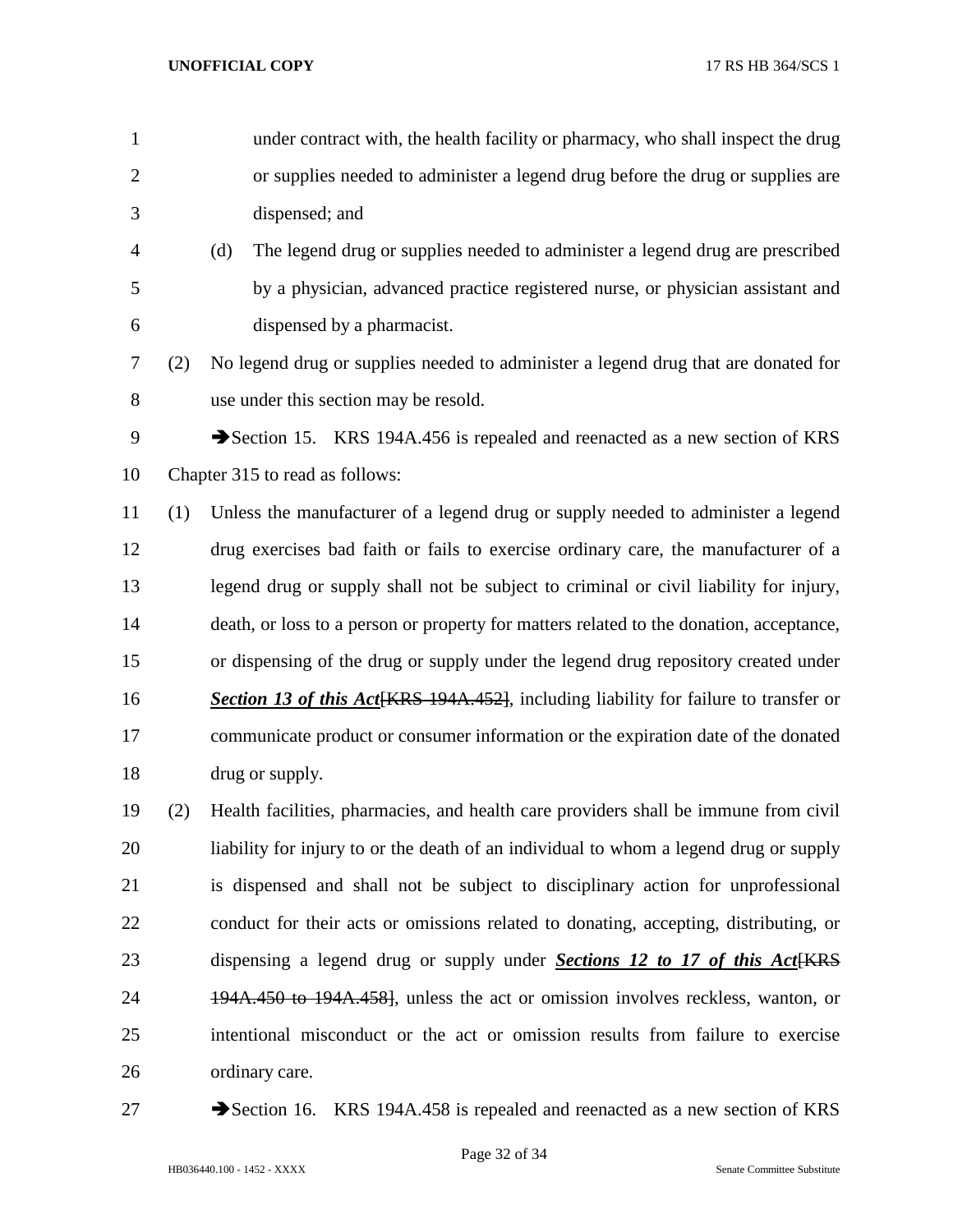Chapter 315 to read as follows: 2 The *board* [Cabinet for Health and Family Services] shall promulgate administrative regulations to establish: (1) The requirements for health facilities and pharmacies to accept and dispense donated legend drugs or supplies needed to administer legend drugs under *Sections 13 and 14 of this Act*[KRS 194A.452 and 194A.454], including all of the following: (a) Eligibility criteria for health facilities; (b) Standards and procedures for accepting, safely storing, and dispensing donated legend drugs or supplies needed to administer legend drugs; (c) Standards and procedures for inspecting donated legend drugs or supplies needed to administer legend drugs to determine if these are in their original, unopened, sealed, and tamper-evident unit dose packaging or, if packaged in single-unit doses, the single-unit dose packaging is unopened; and (d) Standards and procedures for inspecting donated legend drugs or supplies needed to administer legend drugs to determine that these are not adulterated or misbranded; (2) Eligibility criteria for individuals to receive donated legend drugs or supplies needed to administer legend drugs dispensed under *Sections 13 and 14 of this Act*[KRS 194A.452 and 194A.454]; (3) Standards for prioritizing the dispensation to individuals who are uninsured or indigent, or to others if an uninsured or indigent individual is unavailable; (4) A means by which an individual who is eligible to receive a donated legend drug or supplies needed to administer a legend drug may indicate that eligibility; (5) Necessary forms for administration of the legend drug repository program; (6) The maximum handling fee that a health facility may charge for accepting, distributing, or dispensing donated legend drugs or supplies needed to administer

Page 33 of 34